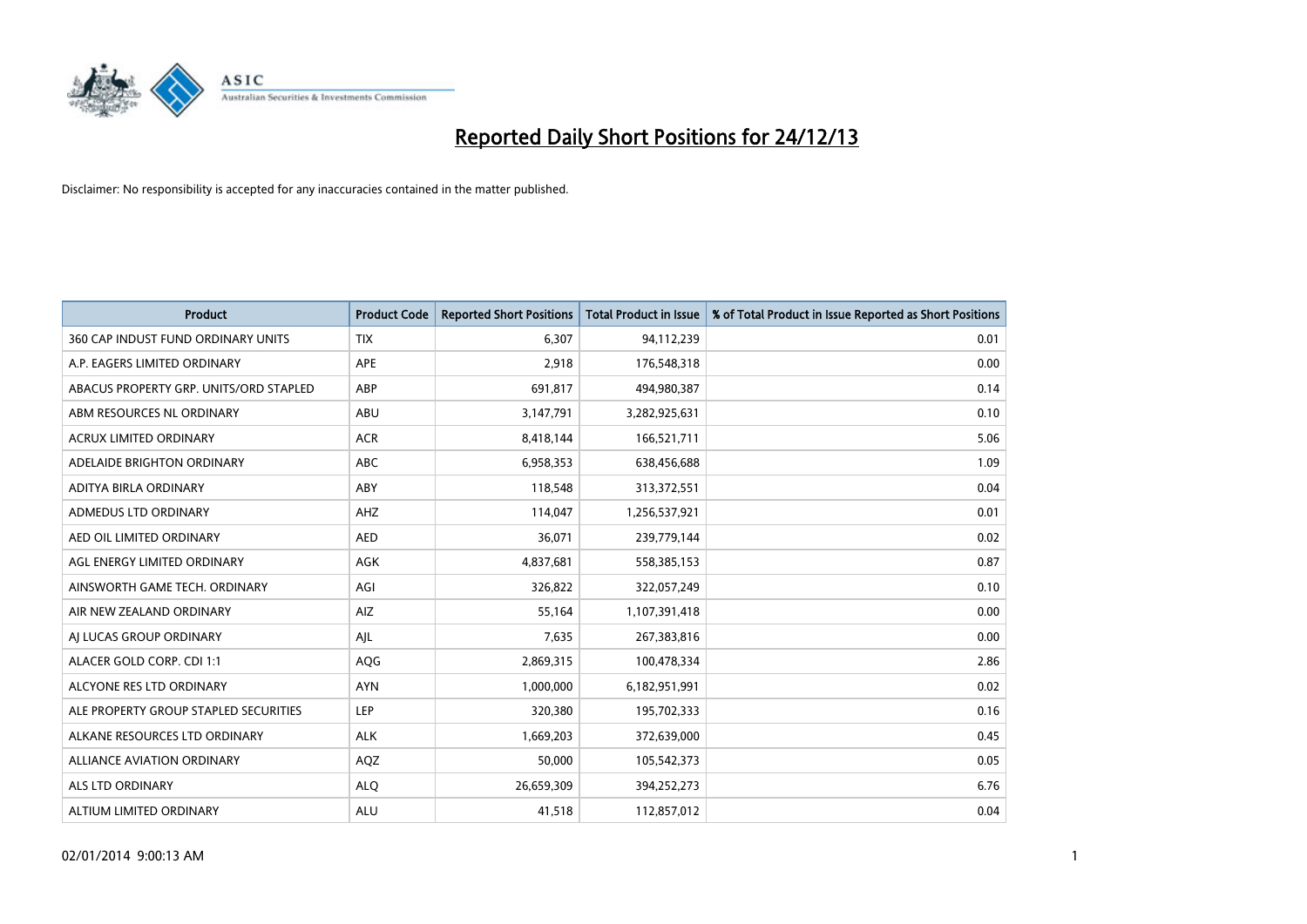

| <b>Product</b>                          | <b>Product Code</b> | <b>Reported Short Positions</b> | <b>Total Product in Issue</b> | % of Total Product in Issue Reported as Short Positions |
|-----------------------------------------|---------------------|---------------------------------|-------------------------------|---------------------------------------------------------|
| ALTONA MINING LTD ORDINARY              | <b>AOH</b>          | 473,174                         | 532,234,704                   | 0.09                                                    |
| ALUMINA LIMITED ORDINARY                | AWC                 | 141,638,663                     | 2,806,225,615                 | 5.05                                                    |
| AMALGAMATED HOLDINGS ORDINARY           | AHD                 | 52,250                          | 157,821,632                   | 0.03                                                    |
| AMCOM TELECOMM. ORDINARY                | AMM                 | 1,449,896                       | 244,557,101                   | 0.59                                                    |
| AMCOR LIMITED ORDINARY                  | AMC                 | 2,200,071                       | 1,206,684,923                 | 0.18                                                    |
| AMP LIMITED ORDINARY                    | AMP                 | 21,412,171                      | 2,957,737,964                 | 0.72                                                    |
| AMPELLA MINING ORDINARY                 | AMX                 | 176,701                         | 248,000,493                   | 0.07                                                    |
| ANSELL LIMITED ORDINARY                 | <b>ANN</b>          | 3,854,496                       | 148,896,387                   | 2.59                                                    |
| ANTARES ENERGY LTD ORDINARY             | <b>AZZ</b>          | 184,205                         | 255,000,000                   | 0.07                                                    |
| ANZ BANKING GRP LTD ORDINARY            | ANZ                 | 5,801,661                       | 2,744,074,473                 | 0.21                                                    |
| APA GROUP STAPLED SECURITIES            | APA                 | 20,606,872                      | 835,750,807                   | 2.47                                                    |
| APN NEWS & MEDIA ORDINARY               | <b>APN</b>          | 15,553,271                      | 661,526,586                   | 2.35                                                    |
| AQUARIUS PLATINUM. ORDINARY             | <b>AOP</b>          | 6,599,915                       | 487,605,536                   | 1.35                                                    |
| AQUILA RESOURCES ORDINARY               | <b>AQA</b>          | 11,279,540                      | 411,804,442                   | 2.74                                                    |
| ARAFURA RESOURCE LTD ORDINARY           | <b>ARU</b>          | 46,367                          | 441,270,644                   | 0.01                                                    |
| ARB CORPORATION ORDINARY                | ARP                 | 1,738,541                       | 72,481,302                    | 2.40                                                    |
| ARDENT LEISURE GROUP STAPLED SECURITIES | AAD                 | 1,663,071                       | 405,055,708                   | 0.41                                                    |
| ARENA GROUP ORDINARY UNITS              | <b>ARF</b>          | 14,894                          | 211,495,653                   | 0.01                                                    |
| ARISTOCRAT LEISURE ORDINARY             | ALL                 | 8,002,689                       | 551,418,047                   | 1.45                                                    |
| ARRIUM LTD ORDINARY                     | ARI                 | 13,836,037                      | 1,361,469,008                 | 1.02                                                    |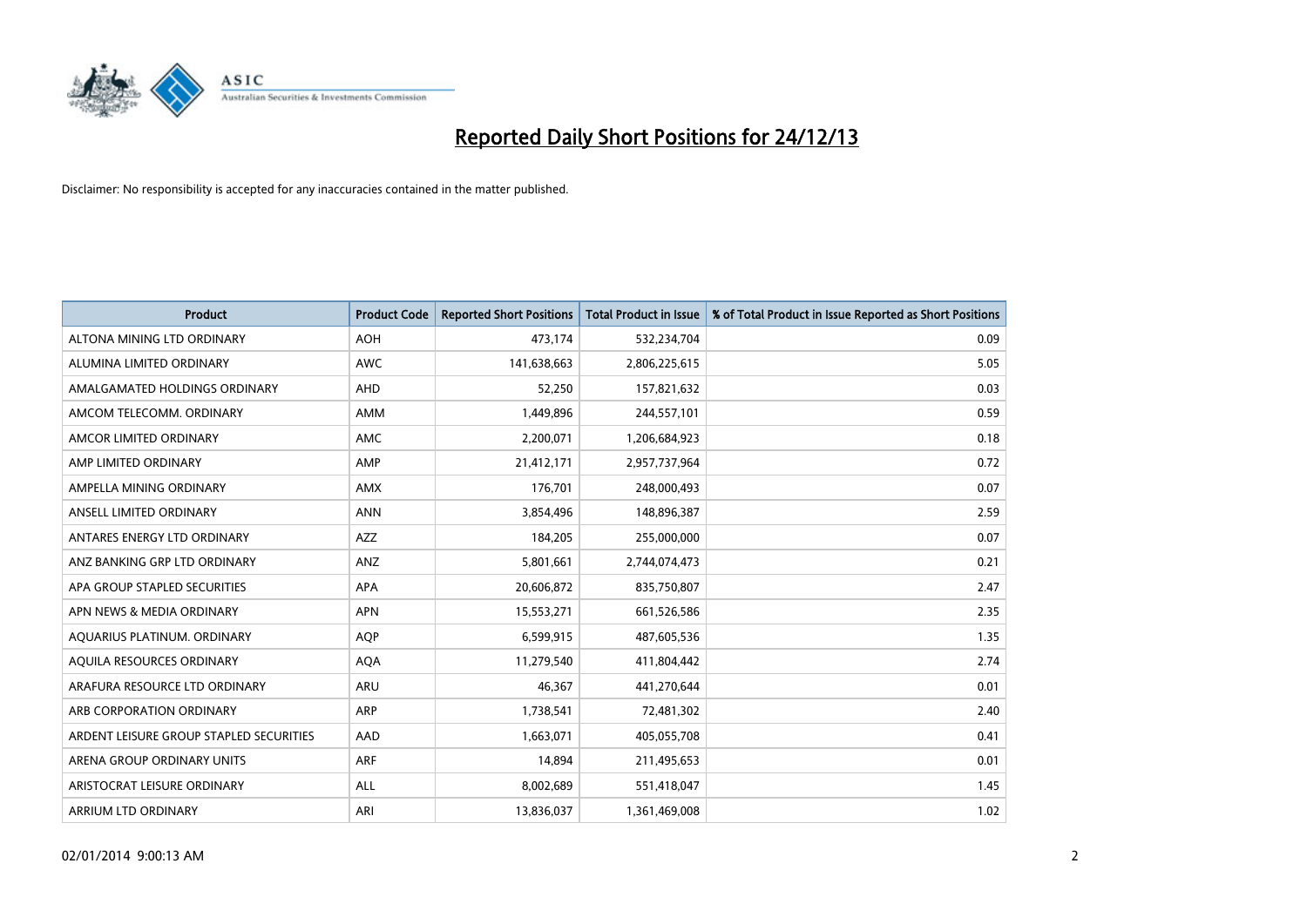

| <b>Product</b>                            | <b>Product Code</b> | <b>Reported Short Positions</b> | <b>Total Product in Issue</b> | % of Total Product in Issue Reported as Short Positions |
|-------------------------------------------|---------------------|---------------------------------|-------------------------------|---------------------------------------------------------|
| ASCIANO LIMITED ORDINARY                  | <b>AIO</b>          | 7,213,735                       | 975,385,664                   | 0.74                                                    |
| ASG GROUP LIMITED ORDINARY                | ASZ                 | 901,844                         | 206,720,839                   | 0.44                                                    |
| ASPEN GROUP ORD/UNITS STAPLED             | <b>APZ</b>          | 87,492                          | 119,946,366                   | 0.07                                                    |
| ASTRO JAP PROP GROUP STAPLED US PROHIBIT. | AJA                 | 35,414                          | 67,211,752                    | 0.05                                                    |
| ASX LIMITED ORDINARY                      | ASX                 | 2,724,555                       | 193,595,162                   | 1.41                                                    |
| ATLANTIC LIMITED ORDINARY                 | ATI                 | 50,000                          | 154,757,339                   | 0.03                                                    |
| ATLAS IRON LIMITED ORDINARY               | <b>AGO</b>          | 59,459,924                      | 915,496,158                   | 6.49                                                    |
| AUCKLAND INTERNATION ORDINARY             | AIA                 | 747                             | 1,322,564,489                 | 0.00                                                    |
| AURIZON HOLDINGS LTD ORDINARY             | AZJ                 | 27,979,925                      | 2,137,284,503                 | 1.31                                                    |
| <b>AURORA OIL &amp; GAS ORDINARY</b>      | <b>AUT</b>          | 7,259,780                       | 448,785,778                   | 1.62                                                    |
| AUSDRILL LIMITED ORDINARY                 | ASL                 | 21,125,932                      | 312,277,224                   | 6.77                                                    |
| AUSENCO LIMITED ORDINARY                  | AAX                 | 981,178                         | 148,518,105                   | 0.66                                                    |
| AUSTAL LIMITED ORDINARY                   | ASB                 | 537,075                         | 346, 379, 377                 | 0.16                                                    |
| AUSTBROKERS HOLDINGS ORDINARY             | <b>AUB</b>          | 4,972                           | 59,642,171                    | 0.01                                                    |
| AUSTIN ENGINEERING ORDINARY               | ANG                 | 770,543                         | 73,164,403                    | 1.05                                                    |
| AUSTRALAND PROPERTY STAPLED SECURITY      | <b>ALZ</b>          | 1,860,630                       | 578,324,670                   | 0.32                                                    |
| AUSTRALIAN AGRICULT. ORDINARY             | AAC                 | 4,051,307                       | 532,294,404                   | 0.76                                                    |
| AUSTRALIAN EDUCATION UNITS                | <b>AEU</b>          | 6,408                           | 205,069,661                   | 0.00                                                    |
| AUSTRALIAN INFR LTD ORDINARY              | <b>AIX</b>          | 703,608                         | 620,733,944                   | 0.11                                                    |
| AUSTRALIAN PHARM. ORDINARY                | API                 | 9,501,647                       | 488,115,883                   | 1.95                                                    |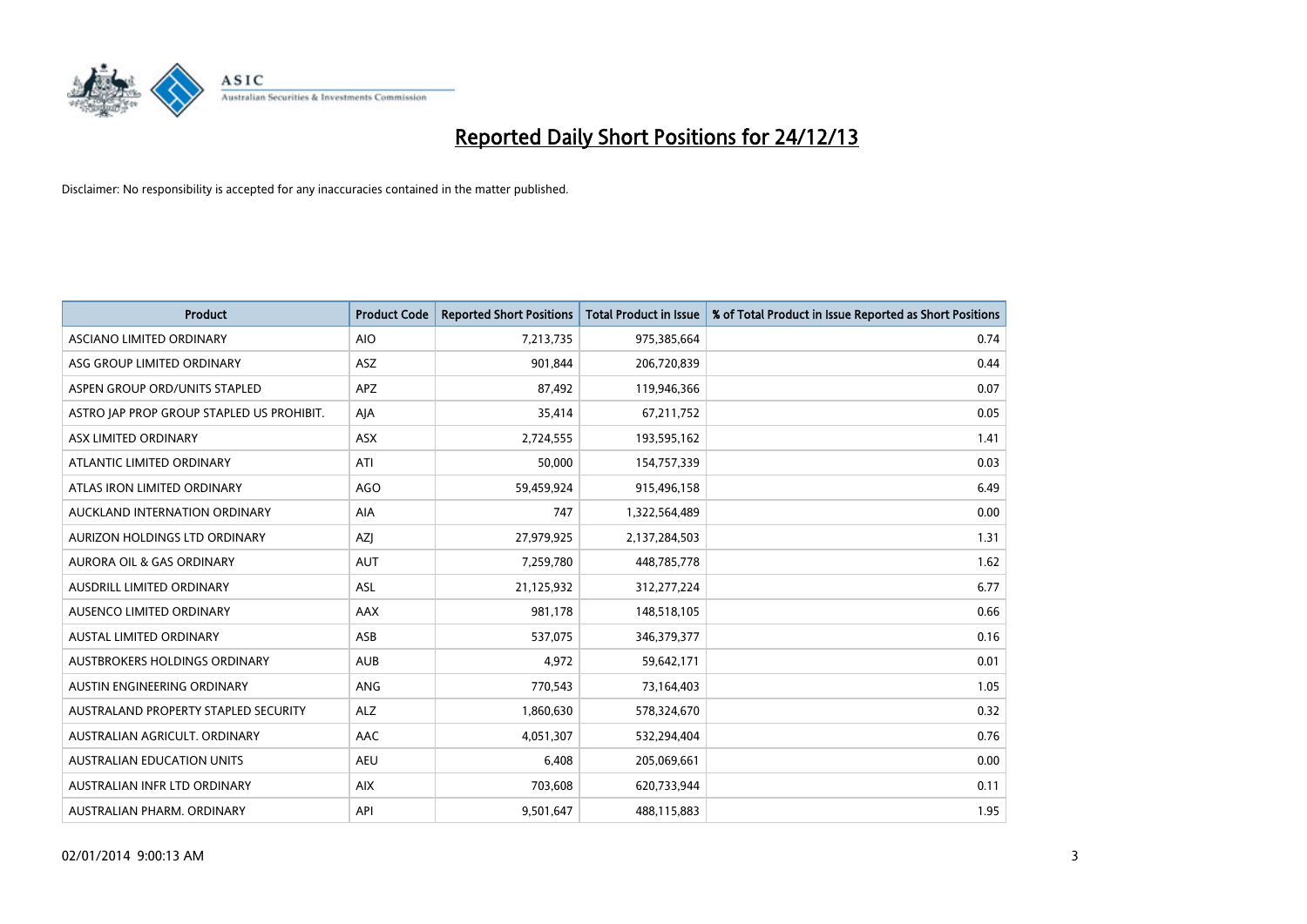

| <b>Product</b>                       | <b>Product Code</b> | <b>Reported Short Positions</b> | <b>Total Product in Issue</b> | % of Total Product in Issue Reported as Short Positions |
|--------------------------------------|---------------------|---------------------------------|-------------------------------|---------------------------------------------------------|
| AUTOMOTIVE HOLDINGS ORDINARY         | AHE                 | 418,948                         | 260,579,682                   | 0.16                                                    |
| AVEO GROUP STAPLED SECURITIES        | AOG                 | 14,298,410                      | 500,111,460                   | 2.86                                                    |
| AVIENNINGS LIMITED ORDINARY          | <b>AVI</b>          | 69,999                          | 384,423,851                   | 0.02                                                    |
| AWE LIMITED ORDINARY                 | <b>AWE</b>          | 1,407,330                       | 522,116,985                   | 0.27                                                    |
| <b>AZONTO PET LTD ORDINARY</b>       | APY                 | 41                              | 1,155,765,100                 | 0.00                                                    |
| <b>BANDANNA ENERGY ORDINARY</b>      | <b>BND</b>          | 18,700,104                      | 528,481,199                   | 3.54                                                    |
| BANK OF QUEENSLAND. ORDINARY         | <b>BOO</b>          | 3,861,086                       | 322,566,581                   | 1.20                                                    |
| <b>BASE RES LIMITED ORDINARY</b>     | <b>BSE</b>          | 7,011,113                       | 561,840,029                   | 1.25                                                    |
| <b>BATHURST RES LTD. ORDINARY</b>    | <b>BRL</b>          | 19,625,530                      | 821,457,725                   | 2.39                                                    |
| <b>BC IRON LIMITED ORDINARY</b>      | <b>BCI</b>          | 985,821                         | 123,928,630                   | 0.80                                                    |
| BEACH ENERGY LIMITED ORDINARY        | <b>BPT</b>          | 19,562,843                      | 1,278,348,742                 | 1.53                                                    |
| BEADELL RESOURCE LTD ORDINARY        | <b>BDR</b>          | 24,417,882                      | 790,727,280                   | 3.09                                                    |
| <b>BEGA CHEESE LTD ORDINARY</b>      | <b>BGA</b>          | 89,146                          | 152,173,237                   | 0.06                                                    |
| BENDIGO AND ADELAIDE ORDINARY        | <b>BEN</b>          | 13,459,750                      | 409,977,183                   | 3.28                                                    |
| BENTHAM IMF LTD ORDINARY             | <b>IMF</b>          | 7,324,465                       | 164,380,143                   | 4.46                                                    |
| BERKELEY RESOURCES ORDINARY          | <b>BKY</b>          | 89,341                          | 179,393,323                   | 0.05                                                    |
| BETASHARES ASX RES ETF UNITS         | <b>ORE</b>          | 809,000                         | 3,020,814                     | 26.78                                                   |
| BETASHARESCASHETF ETF UNITS          | AAA                 | 39,000                          | 5,870,000                     | 0.66                                                    |
| <b>BHP BILLITON LIMITED ORDINARY</b> | <b>BHP</b>          | 5,215,587                       | 3,211,691,105                 | 0.16                                                    |
| <b>BILLABONG ORDINARY</b>            | <b>BBG</b>          | 15,919,165                      | 478,944,292                   | 3.32                                                    |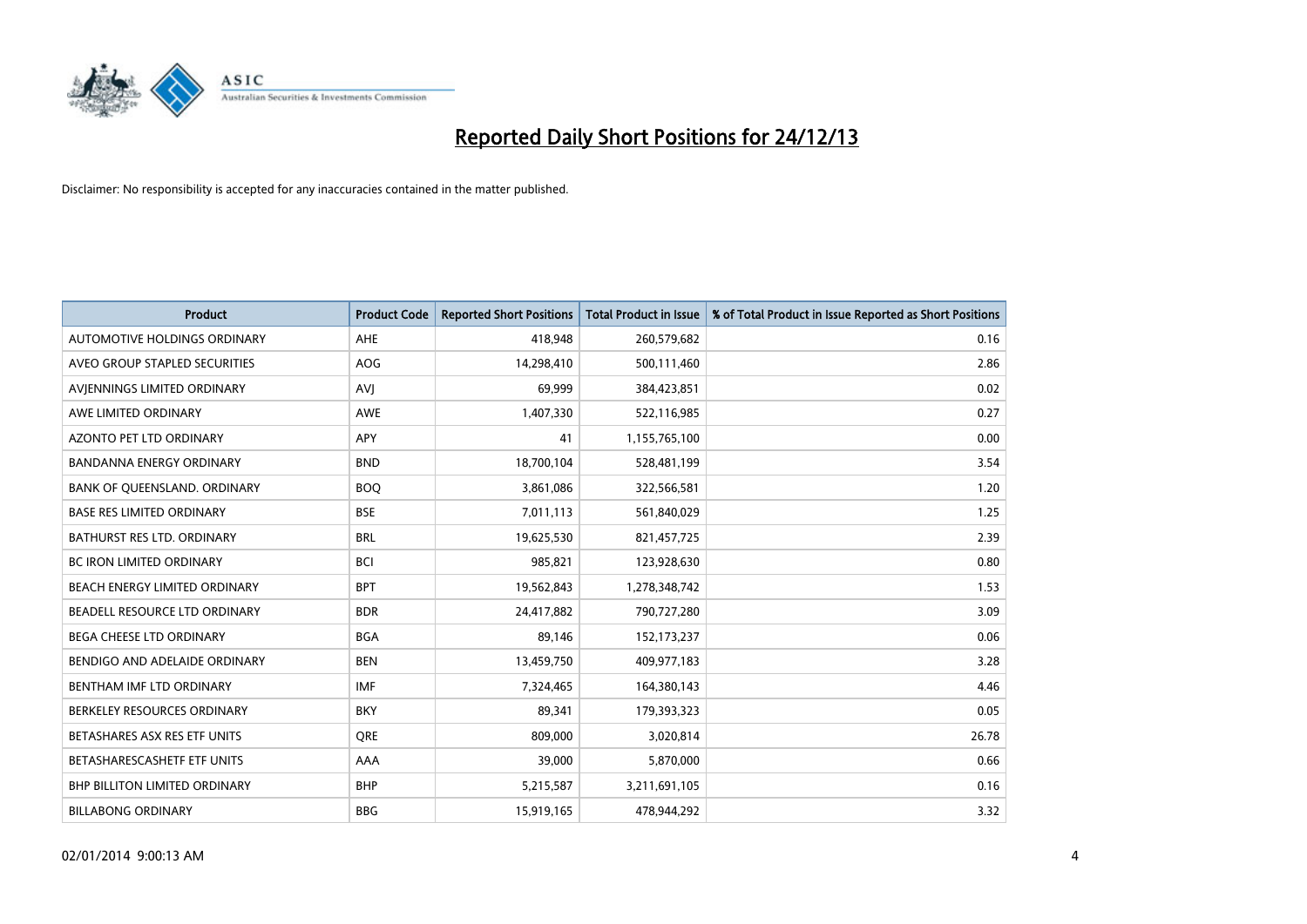

| <b>Product</b>                                | <b>Product Code</b> | <b>Reported Short Positions</b> | <b>Total Product in Issue</b> | % of Total Product in Issue Reported as Short Positions |
|-----------------------------------------------|---------------------|---------------------------------|-------------------------------|---------------------------------------------------------|
| <b>BIONOMICS LIMITED ORDINARY</b>             | <b>BNO</b>          | 197,819                         | 412,280,424                   | 0.05                                                    |
| BLACKMORES LIMITED ORDINARY                   | BKL                 | 26,728                          | 17,046,024                    | 0.16                                                    |
| <b>BLACKTHORN RESOURCES ORD US PROHIBITED</b> | <b>BTR</b>          | 783,873                         | 164,285,950                   | 0.48                                                    |
| <b>BLUESCOPE STEEL LTD ORDINARY</b>           | <b>BSL</b>          | 4,443,617                       | 558,733,728                   | 0.80                                                    |
| <b>BOART LONGYEAR ORDINARY</b>                | <b>BLY</b>          | 27,621,498                      | 461,163,412                   | 5.99                                                    |
| <b>BOOM LOGISTICS ORDINARY</b>                | <b>BOL</b>          | 249,999                         | 474,868,764                   | 0.05                                                    |
| <b>BORAL LIMITED, ORDINARY</b>                | <b>BLD</b>          | 38,617,742                      | 778,739,826                   | 4.96                                                    |
| <b>BRADKEN LIMITED ORDINARY</b>               | <b>BKN</b>          | 21,040,862                      | 169,240,662                   | 12.43                                                   |
| <b>BRAMBLES LIMITED ORDINARY</b>              | <b>BXB</b>          | 1,834,823                       | 1,561,704,363                 | 0.12                                                    |
| <b>BREVILLE GROUP LTD ORDINARY</b>            | <b>BRG</b>          | 2,123,228                       | 130,095,322                   | 1.63                                                    |
| BRICKWORKS LIMITED ORDINARY                   | <b>BKW</b>          | 140,235                         | 148,038,996                   | 0.09                                                    |
| BT INVESTMENT MNGMNT ORDINARY                 | <b>BTT</b>          | 26,622                          | 282,727,073                   | 0.01                                                    |
| BUCCANEER ENERGY LTD ORDINARY                 | <b>BCC</b>          | 364,833                         | 2,408,671,956                 | 0.02                                                    |
| <b>BURU ENERGY ORDINARY</b>                   | <b>BRU</b>          | 14,423,598                      | 298,392,644                   | 4.83                                                    |
| <b>BWP TRUST ORDINARY UNITS</b>               | <b>BWP</b>          | 1,287,844                       | 627,165,919                   | 0.21                                                    |
| CABCHARGE AUSTRALIA ORDINARY                  | CAB                 | 13,110,153                      | 120,430,683                   | 10.89                                                   |
| CALTEX AUSTRALIA ORDINARY                     | <b>CTX</b>          | 1,841,958                       | 270,000,000                   | 0.68                                                    |
| CAPE LAMBERT RES LTD ORDINARY                 | <b>CFE</b>          | 19,764                          | 669,241,942                   | 0.00                                                    |
| <b>CARBON ENERGY ORDINARY</b>                 | <b>CNX</b>          | 6,799                           | 1,250,097,524                 | 0.00                                                    |
| <b>CARDNO LIMITED ORDINARY</b>                | CDD                 | 7,295,031                       | 146, 107, 042                 | 4.99                                                    |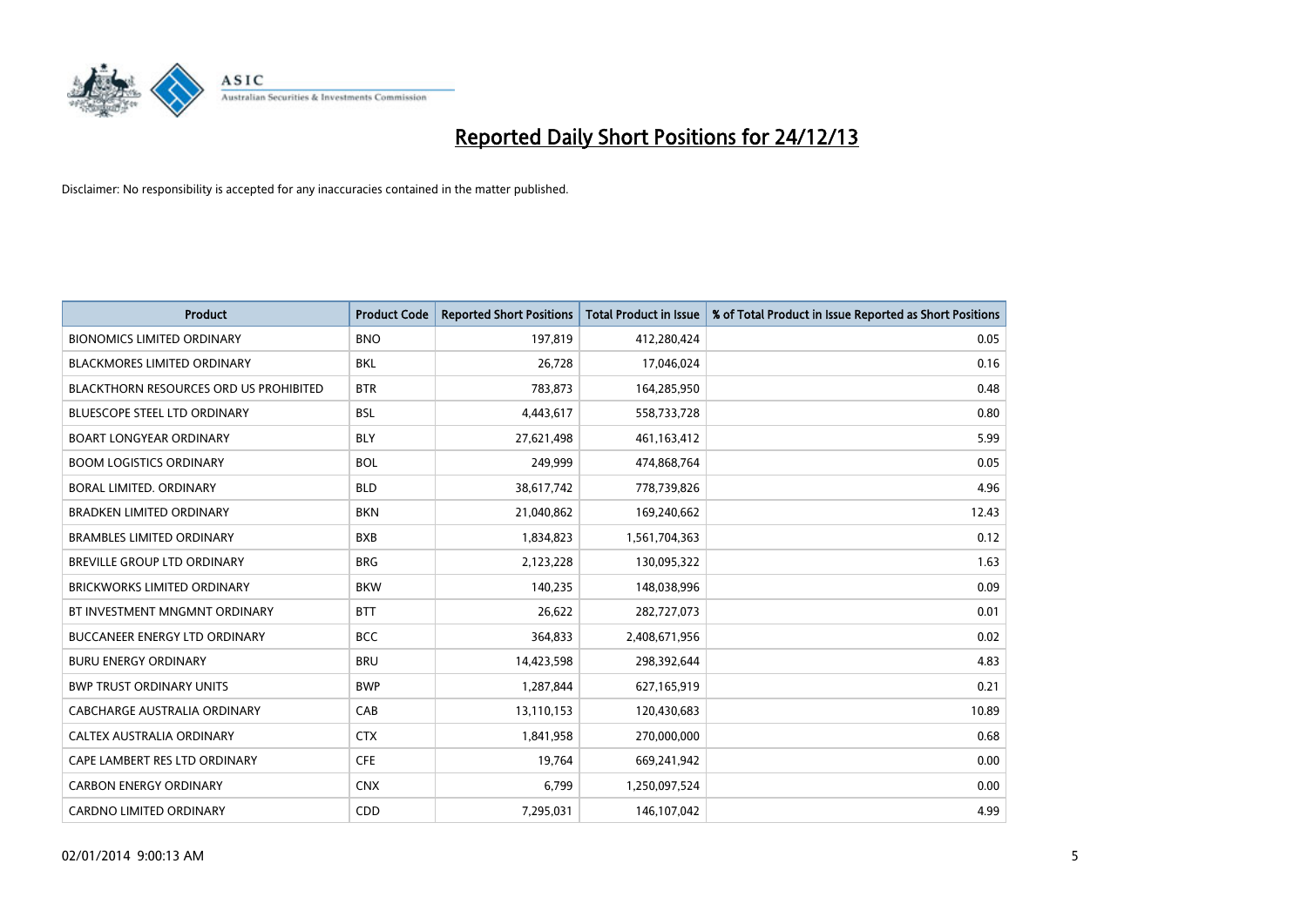

| <b>Product</b>                          | <b>Product Code</b> | <b>Reported Short Positions</b> | <b>Total Product in Issue</b> | % of Total Product in Issue Reported as Short Positions |
|-----------------------------------------|---------------------|---------------------------------|-------------------------------|---------------------------------------------------------|
| <b>CARINDALE PROPERTY UNIT</b>          | <b>CDP</b>          | $\mathbf{1}$                    | 70,000,000                    | 0.00                                                    |
| CARNARVON PETROLEUM ORDINARY            | <b>CVN</b>          | 734                             | 938,046,875                   | 0.00                                                    |
| CARSALES.COM LTD ORDINARY               | <b>CRZ</b>          | 5,479,026                       | 237,773,965                   | 2.30                                                    |
| <b>CASH CONVERTERS ORDINARY</b>         | CCV                 | 7,230,827                       | 426,302,767                   | 1.70                                                    |
| CEDAR WOODS PROP. ORDINARY              | <b>CWP</b>          | 35,589                          | 73,732,683                    | 0.05                                                    |
| CENTRAL PETROLEUM ORDINARY              | <b>CTP</b>          | 415,756                         | 309,218,273                   | 0.13                                                    |
| <b>CERAMIC FUEL CELLS ORDINARY</b>      | <b>CFU</b>          | 991,102                         | 1,601,287,414                 | 0.06                                                    |
| CFS RETAIL TRUST GRP STAPLED SECURITIES | <b>CFX</b>          | 57,887,698                      | 2,858,286,690                 | 2.03                                                    |
| CHALLENGER DIV.PRO. STAPLED UNITS       | <b>CDI</b>          | 180,898                         | 214,101,013                   | 0.08                                                    |
| <b>CHALLENGER LIMITED ORDINARY</b>      | <b>CGF</b>          | 1,021,239                       | 530,862,585                   | 0.19                                                    |
| CHANDLER MACLEOD LTD ORDINARY           | <b>CMG</b>          | 133,000                         | 543,459,175                   | 0.02                                                    |
| CHARTER HALL GROUP STAPLED US PROHIBIT. | <b>CHC</b>          | 247,689                         | 309,118,171                   | 0.08                                                    |
| <b>CHARTER HALL RETAIL UNITS</b>        | <b>CQR</b>          | 12,634,360                      | 362,896,512                   | 3.48                                                    |
| <b>CHORUS LIMITED ORDINARY</b>          | <b>CNU</b>          | 52,999                          | 396,369,767                   | 0.01                                                    |
| CITIGOLD CORP LTD ORDINARY              | <b>CTO</b>          | 153,427                         | 1,352,907,765                 | 0.01                                                    |
| COAL OF AFRICA LTD ORDINARY             | <b>CZA</b>          | 426                             | 1,048,368,613                 | 0.00                                                    |
| <b>COALSPUR MINES LTD ORDINARY</b>      | <b>CPL</b>          | 7,456,781                       | 641,394,435                   | 1.16                                                    |
| COCA-COLA AMATIL ORDINARY               | <b>CCL</b>          | 14,273,673                      | 763,590,249                   | 1.87                                                    |
| <b>COCHLEAR LIMITED ORDINARY</b>        | <b>COH</b>          | 7,795,279                       | 57,062,020                    | 13.66                                                   |
| <b>COCKATOO COAL ORDINARY</b>           | <b>COK</b>          | 167,987                         | 4,085,658,737                 | 0.00                                                    |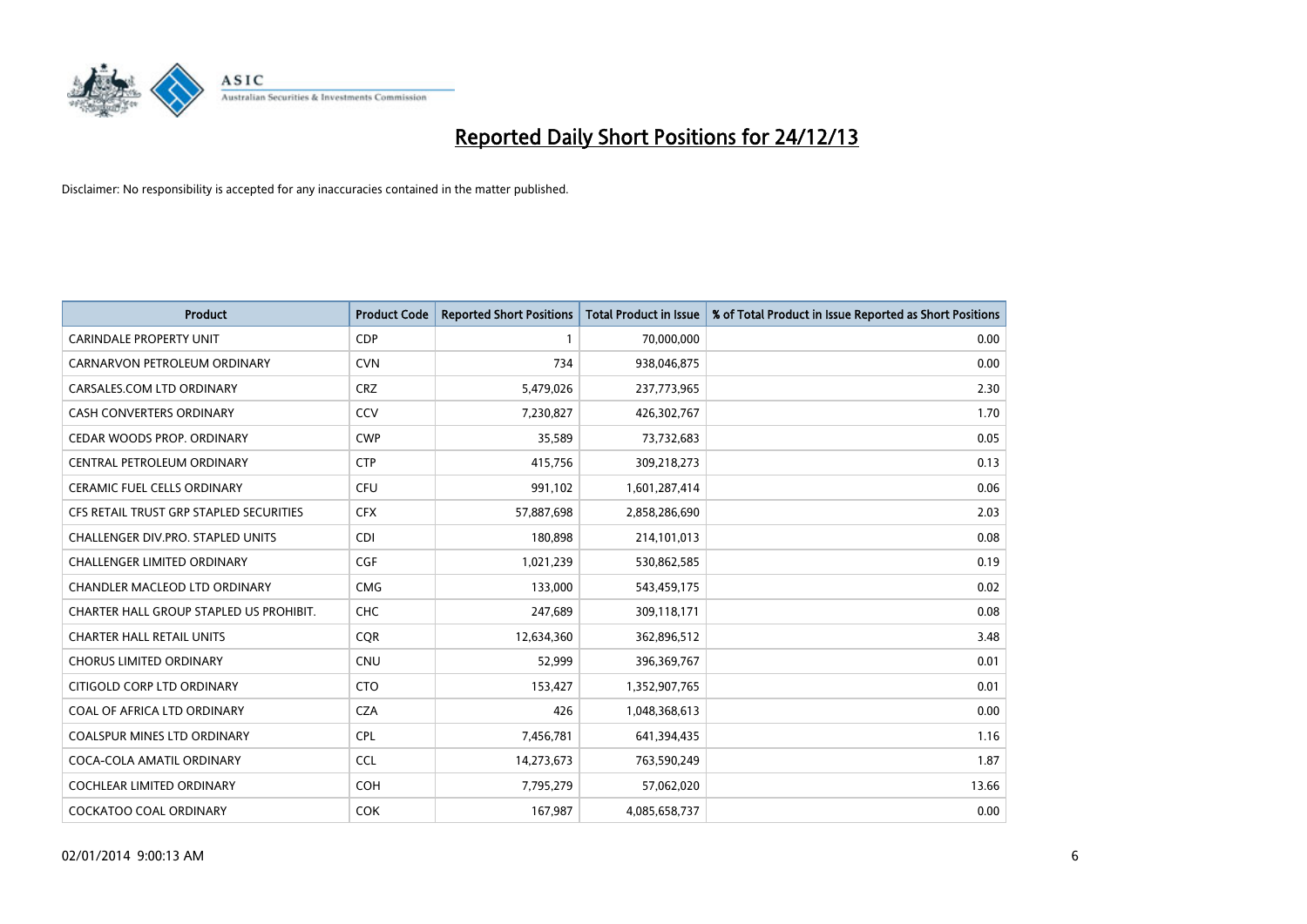

| Product                                 | <b>Product Code</b> | <b>Reported Short Positions</b> | <b>Total Product in Issue</b> | % of Total Product in Issue Reported as Short Positions |
|-----------------------------------------|---------------------|---------------------------------|-------------------------------|---------------------------------------------------------|
| <b>CODAN LIMITED ORDINARY</b>           | <b>CDA</b>          | 716,481                         | 176,969,924                   | 0.40                                                    |
| COFFEY INTERNATIONAL ORDINARY           | <b>COF</b>          | 18,921                          | 255,833,165                   | 0.01                                                    |
| <b>COKAL LTD ORDINARY</b>               | <b>CKA</b>          | 114,887                         | 471,103,926                   | 0.02                                                    |
| <b>COLLECTION HOUSE ORDINARY</b>        | <b>CLH</b>          | 1,590,040                       | 128,969,148                   | 1.23                                                    |
| <b>COLLINS FOODS LTD ORDINARY</b>       | <b>CKF</b>          | 39,402                          | 93,000,003                    | 0.04                                                    |
| COMMONWEALTH BANK, ORDINARY             | <b>CBA</b>          | 6,355,348                       | 1,611,928,836                 | 0.39                                                    |
| <b>COMMONWEALTH PROP ORDINARY UNITS</b> | <b>CPA</b>          | 21,325,213                      | 2,347,003,413                 | 0.91                                                    |
| <b>COMPUTERSHARE LTD ORDINARY</b>       | <b>CPU</b>          | 8,607,267                       | 556,203,079                   | 1.55                                                    |
| <b>COOPER ENERGY LTD ORDINARY</b>       | <b>COE</b>          | 202,135                         | 329,235,509                   | 0.06                                                    |
| CORP TRAVEL LIMITED ORDINARY            | <b>CTD</b>          | 311,713                         | 78,246,245                    | 0.40                                                    |
| CORP TRAVEL LIMITED RIGHTS 09-JAN-14    | <b>CTDR</b>         | 3,391                           | 11,592,036                    | 0.03                                                    |
| <b>COVER-MORE GRP LTD ORDINARY</b>      | <b>CVO</b>          | 518,468                         | 317,500,000                   | 0.16                                                    |
| <b>CREDIT CORP GROUP ORDINARY</b>       | <b>CCP</b>          | 15,396                          | 46,131,882                    | 0.03                                                    |
| <b>CROMWELL PROP STAPLED SECURITIES</b> | <b>CMW</b>          | 10,044,485                      | 1,721,483,143                 | 0.58                                                    |
| <b>CROWE HORWATH AUS ORDINARY</b>       | <b>CRH</b>          | 719,977                         | 273,005,429                   | 0.26                                                    |
| <b>CROWN RESORTS LTD ORDINARY</b>       | <b>CWN</b>          | 1,481,837                       | 728,394,185                   | 0.20                                                    |
| <b>CSG LIMITED ORDINARY</b>             | CSV                 | 110,913                         | 278,973,075                   | 0.04                                                    |
| <b>CSL LIMITED ORDINARY</b>             | <b>CSL</b>          | 663,662                         | 484,676,085                   | 0.14                                                    |
| <b>CSR LIMITED ORDINARY</b>             | <b>CSR</b>          | 21,803,941                      | 506,000,315                   | 4.31                                                    |
| <b>CUDECO LIMITED ORDINARY</b>          | CDU                 | 6,513,610                       | 207,616,597                   | 3.14                                                    |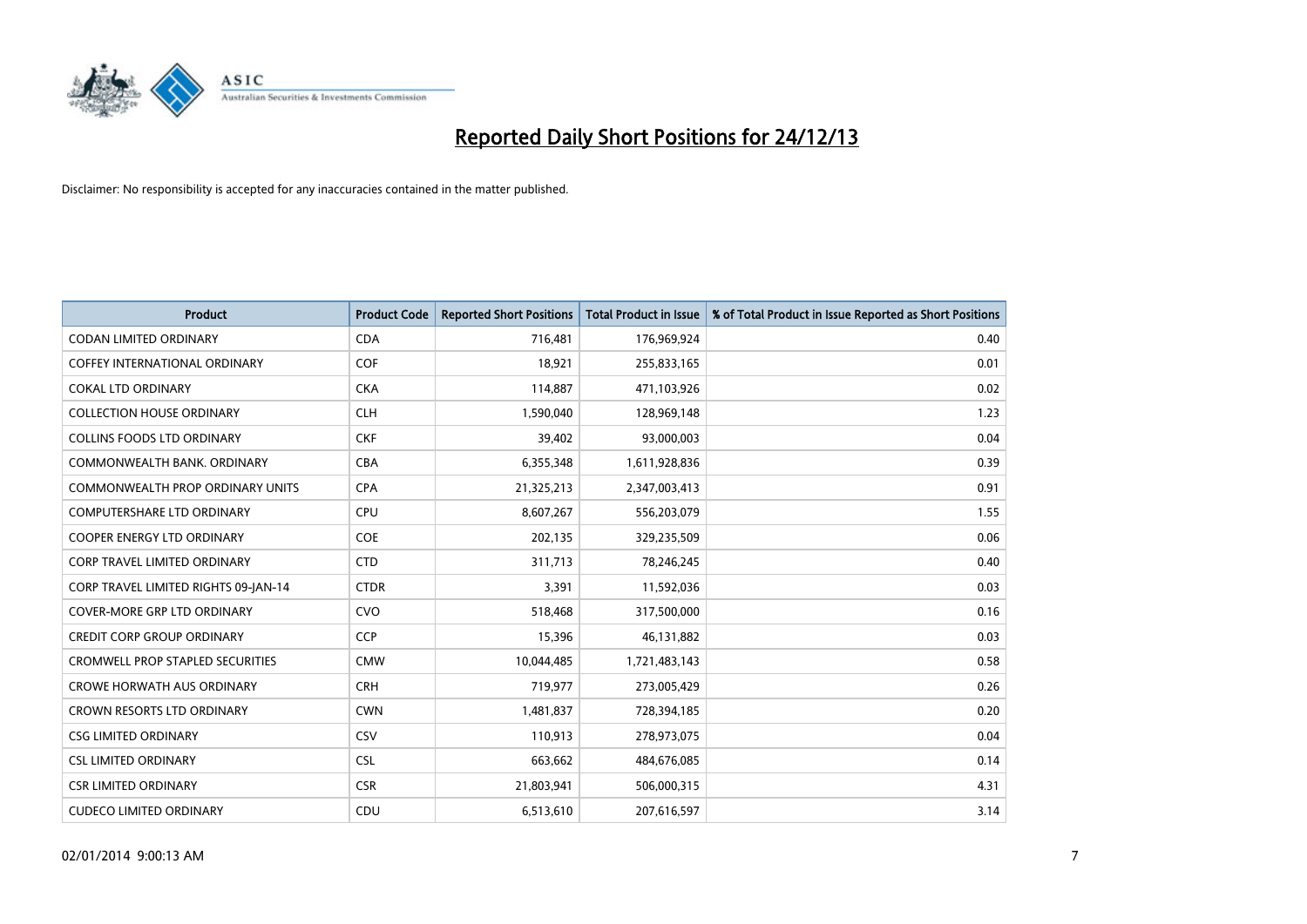

| <b>Product</b>                       | <b>Product Code</b> | <b>Reported Short Positions</b> | <b>Total Product in Issue</b> | % of Total Product in Issue Reported as Short Positions |
|--------------------------------------|---------------------|---------------------------------|-------------------------------|---------------------------------------------------------|
| DART ENERGY LTD ORDINARY             | <b>DTE</b>          | 5,048,355                       | 1,108,251,519                 | 0.46                                                    |
| DATA#3 LIMITED ORDINARY              | <b>DTL</b>          | 685,568                         | 153,974,950                   | 0.45                                                    |
| DAVID JONES LIMITED ORDINARY         | <b>DJS</b>          | 41,899,359                      | 537,137,845                   | 7.80                                                    |
| <b>DECMIL GROUP LIMITED ORDINARY</b> | <b>DCG</b>          | 3,407,532                       | 168,657,794                   | 2.02                                                    |
| DEEP YELLOW LIMITED ORDINARY         | <b>DYL</b>          | 100,002                         | 1,612,657,567                 | 0.01                                                    |
| DEVINE LIMITED ORDINARY              | <b>DVN</b>          | 62,166                          | 158,730,556                   | 0.04                                                    |
| DEXUS PROPERTY GROUP STAPLED UNITS   | <b>DXS</b>          | 23,362,856                      | 4,628,228,426                 | 0.50                                                    |
| DICK SMITH HLDGS ORDINARY            | <b>DSH</b>          | 5,851,867                       | 236,511,364                   | 2.47                                                    |
| DISCOVERY METALS LTD ORDINARY        | <b>DML</b>          | 5,549,737                       | 560,034,418                   | 0.99                                                    |
| DOMINO PIZZA ENTERPR ORDINARY        | <b>DMP</b>          | 834,508                         | 85,915,713                    | 0.97                                                    |
| DONACO INTERNATIONAL ORDINARY        | <b>DNA</b>          | 70,053                          | 401,051,146                   | 0.02                                                    |
| DORAY MINERALS LTD ORDINARY          | <b>DRM</b>          | 28,921                          | 141,866,768                   | 0.02                                                    |
| DOWNER EDI LIMITED ORDINARY          | <b>DOW</b>          | 13,556,629                      | 434,734,970                   | 3.12                                                    |
| DRAGON MINING LTD ORDINARY           | <b>DRA</b>          | 50,000                          | 88,840,613                    | 0.06                                                    |
| DRILLSEARCH ENERGY ORDINARY          | <b>DLS</b>          | 11,099,875                      | 432,465,895                   | 2.57                                                    |
| DUET GROUP STAPLED US PROHIBIT.      | <b>DUE</b>          | 12,046,305                      | 1,237,195,531                 | 0.97                                                    |
| DULUXGROUP LIMITED ORDINARY          | <b>DLX</b>          | 215,409                         | 379,174,761                   | 0.06                                                    |
| <b>DWS LTD ORDINARY</b>              | <b>DWS</b>          | 633,040                         | 132,362,763                   | 0.48                                                    |
| ECHO ENTERTAINMENT ORDINARY          | <b>EGP</b>          | 15,319,081                      | 825,672,730                   | 1.86                                                    |
| <b>ELDERS LIMITED ORDINARY</b>       | ELD                 | 19,836,302                      | 455,013,329                   | 4.36                                                    |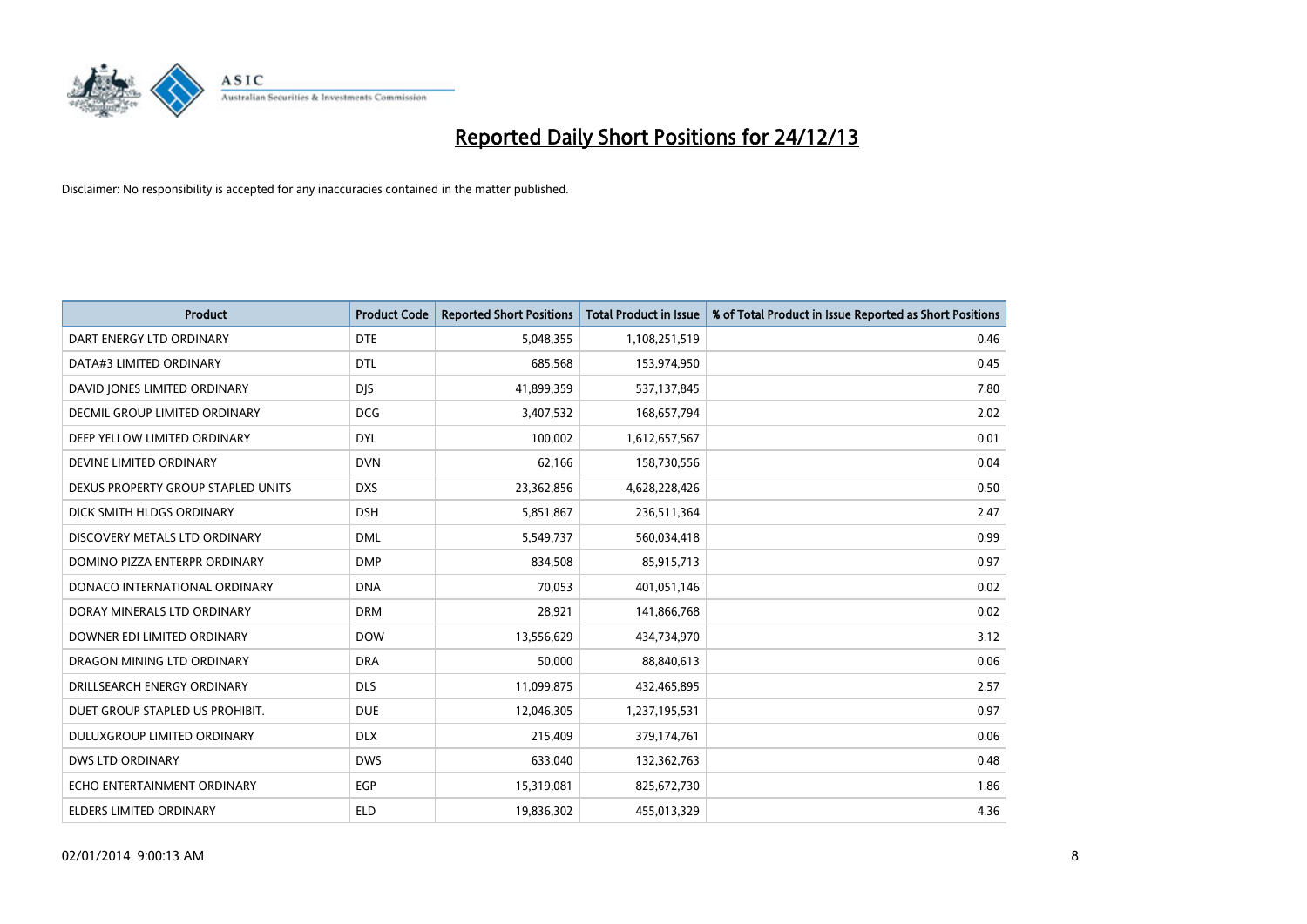

| <b>Product</b>                         | <b>Product Code</b> | <b>Reported Short Positions</b> | <b>Total Product in Issue</b> | % of Total Product in Issue Reported as Short Positions |
|----------------------------------------|---------------------|---------------------------------|-------------------------------|---------------------------------------------------------|
| ELEMENTAL MINERALS ORDINARY            | <b>ELM</b>          | 176,299                         | 303,263,391                   | 0.06                                                    |
| <b>EMECO HOLDINGS ORDINARY</b>         | <b>EHL</b>          | 10,618,982                      | 599,675,707                   | 1.77                                                    |
| <b>ENDEAVOUR MIN CORP CDI 1:1</b>      | <b>EVR</b>          | 362,581                         | 82,293,359                    | 0.44                                                    |
| ENERGY RESOURCES ORDINARY 'A'          | <b>ERA</b>          | 11,575,736                      | 517,725,062                   | 2.24                                                    |
| <b>ENERGY WORLD CORPOR, ORDINARY</b>   | <b>EWC</b>          | 50,342,437                      | 1,734,166,672                 | 2.90                                                    |
| ENVESTRA LIMITED ORDINARY              | <b>ENV</b>          | 2,119,415                       | 1,796,808,474                 | 0.12                                                    |
| EQUATORIAL RES LTD ORDINARY            | EQX                 | 8                               | 122,185,353                   | 0.00                                                    |
| ERM POWER LIMITED ORDINARY             | EPW                 | 15,578                          | 238,714,606                   | 0.01                                                    |
| ESERVGLOBAL LIMITED ORDINARY           | ESV                 | 6,000,000                       | 249,045,997                   | 2.41                                                    |
| ETHANE PIPELINE STAPLED SECURITIES     | <b>EPX</b>          | 2,333                           | 69,302,275                    | 0.00                                                    |
| EVOLUTION MINING LTD ORDINARY          | <b>EVN</b>          | 21,631,991                      | 708,652,367                   | 3.05                                                    |
| FAIRFAX MEDIA LTD ORDINARY             | <b>FXI</b>          | 254,462,621                     | 2,351,955,725                 | 10.82                                                   |
| <b>FANTASTIC HOLDINGS ORDINARY</b>     | <b>FAN</b>          | 37,884                          | 103,068,398                   | 0.04                                                    |
| <b>FAR LTD ORDINARY</b>                | <b>FAR</b>          | 24,205,420                      | 2,499,846,742                 | 0.97                                                    |
| FEDERATION CNTRES ORD/UNIT STAPLED SEC | <b>FDC</b>          | 9,619,158                       | 1,427,641,565                 | 0.67                                                    |
| <b>FINBAR GROUP LIMITED ORDINARY</b>   | FRI                 | 4,000                           | 220,847,184                   | 0.00                                                    |
| FISHER & PAYKEL H. ORDINARY            | <b>FPH</b>          | 1,750,306                       | 550,709,138                   | 0.32                                                    |
| FLEETWOOD CORP ORDINARY                | <b>FWD</b>          | 1,839,085                       | 60,522,619                    | 3.04                                                    |
| FLETCHER BUILDING ORDINARY             | <b>FBU</b>          | 1,147,918                       | 687,854,788                   | 0.17                                                    |
| FLEXIGROUP LIMITED ORDINARY            | <b>FXL</b>          | 451,804                         | 304,096,060                   | 0.15                                                    |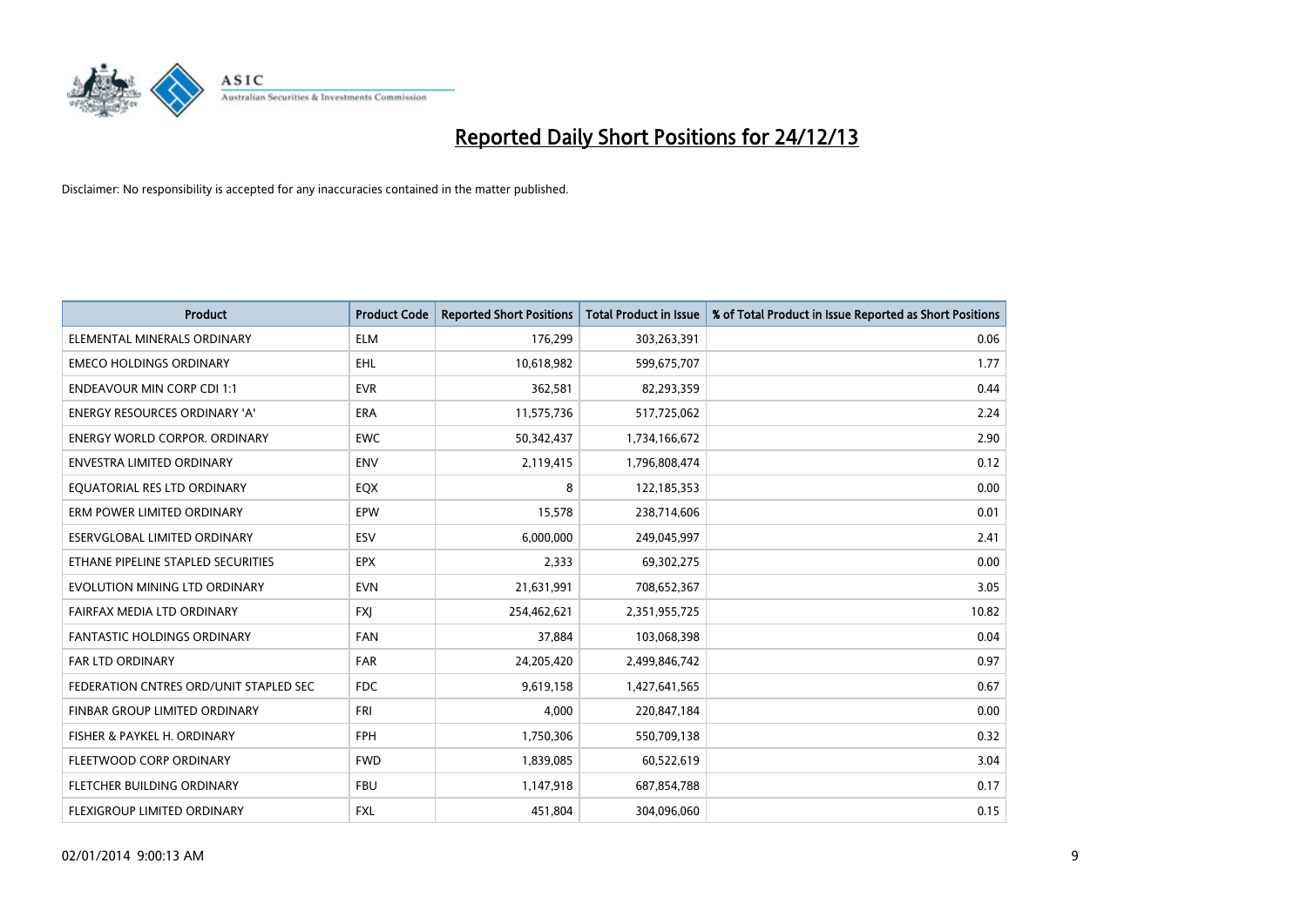

| <b>Product</b>                            | <b>Product Code</b> | <b>Reported Short Positions</b> | <b>Total Product in Issue</b> | % of Total Product in Issue Reported as Short Positions |
|-------------------------------------------|---------------------|---------------------------------|-------------------------------|---------------------------------------------------------|
| FLIGHT CENTRE TRAVEL ORDINARY             | <b>FLT</b>          | 5,054,708                       | 100,534,001                   | 5.03                                                    |
| FLINDERS MINES LTD ORDINARY               | <b>FMS</b>          | 4,437,551                       | 1,826,716,748                 | 0.24                                                    |
| <b>FOCUS MINERALS LTD ORDINARY</b>        | <b>FML</b>          | 27,090,806                      | 9,137,375,877                 | 0.30                                                    |
| FONTERRA SHARE FUND ORDINARY UNITS        | <b>FSF</b>          | 23,319                          | 108,070,751                   | 0.02                                                    |
| <b>FORGE GROUP LIMITED ORDINARY</b>       | <b>FGE</b>          | 3,368,111                       | 86,169,014                    | 3.91                                                    |
| FORTESCUE METALS GRP ORDINARY             | <b>FMG</b>          | 140,723,758                     | 3,113,798,151                 | 4.52                                                    |
| <b>G.U.D. HOLDINGS ORDINARY</b>           | GUD                 | 5,434,117                       | 71,241,319                    | 7.63                                                    |
| <b>G8 EDUCATION LIMITED ORDINARY</b>      | <b>GEM</b>          | 1,500,774                       | 300,302,719                   | 0.50                                                    |
| <b>GALAXY RESOURCES ORDINARY</b>          | GXY                 | 617,038                         | 1,027,058,768                 | 0.06                                                    |
| <b>GBST HOLDINGS., ORDINARY</b>           | GBT                 | 37,312                          | 66,561,725                    | 0.06                                                    |
| <b>GEODYNAMICS LIMITED ORDINARY</b>       | GDY                 | 850                             | 406,452,608                   | 0.00                                                    |
| GI DYNAMICS, INC CDI US PROHIBITED        | GID                 | 255,040                         | 393,043,620                   | 0.06                                                    |
| <b>GINDALBIE METALS LTD ORDINARY</b>      | GBG                 | 43,603,876                      | 1,493,660,842                 | 2.92                                                    |
| <b>GOODMAN FIELDER, ORDINARY</b>          | GFF                 | 30,835,371                      | 1,955,559,207                 | 1.58                                                    |
| <b>GOODMAN GROUP STAPLED</b>              | <b>GMG</b>          | 39,749,070                      | 1,718,742,809                 | 2.31                                                    |
| <b>GPT GROUP STAPLED SEC.</b>             | GPT                 | 5,262,236                       | 1,694,888,638                 | 0.31                                                    |
| <b>GRAINCORP LIMITED A CLASS ORDINARY</b> | <b>GNC</b>          | 1,347,354                       | 228,855,628                   | 0.59                                                    |
| <b>GRANGE RESOURCES. ORDINARY</b>         | GRR                 | 5,500,049                       | 1,156,492,195                 | 0.48                                                    |
| <b>GREENCROSS LIMITED ORDINARY</b>        | GXL                 | 20,000                          | 37,682,334                    | 0.05                                                    |
| <b>GREENLAND MIN EN LTD ORDINARY</b>      | GGG                 | 2,937,886                       | 574,572,911                   | 0.51                                                    |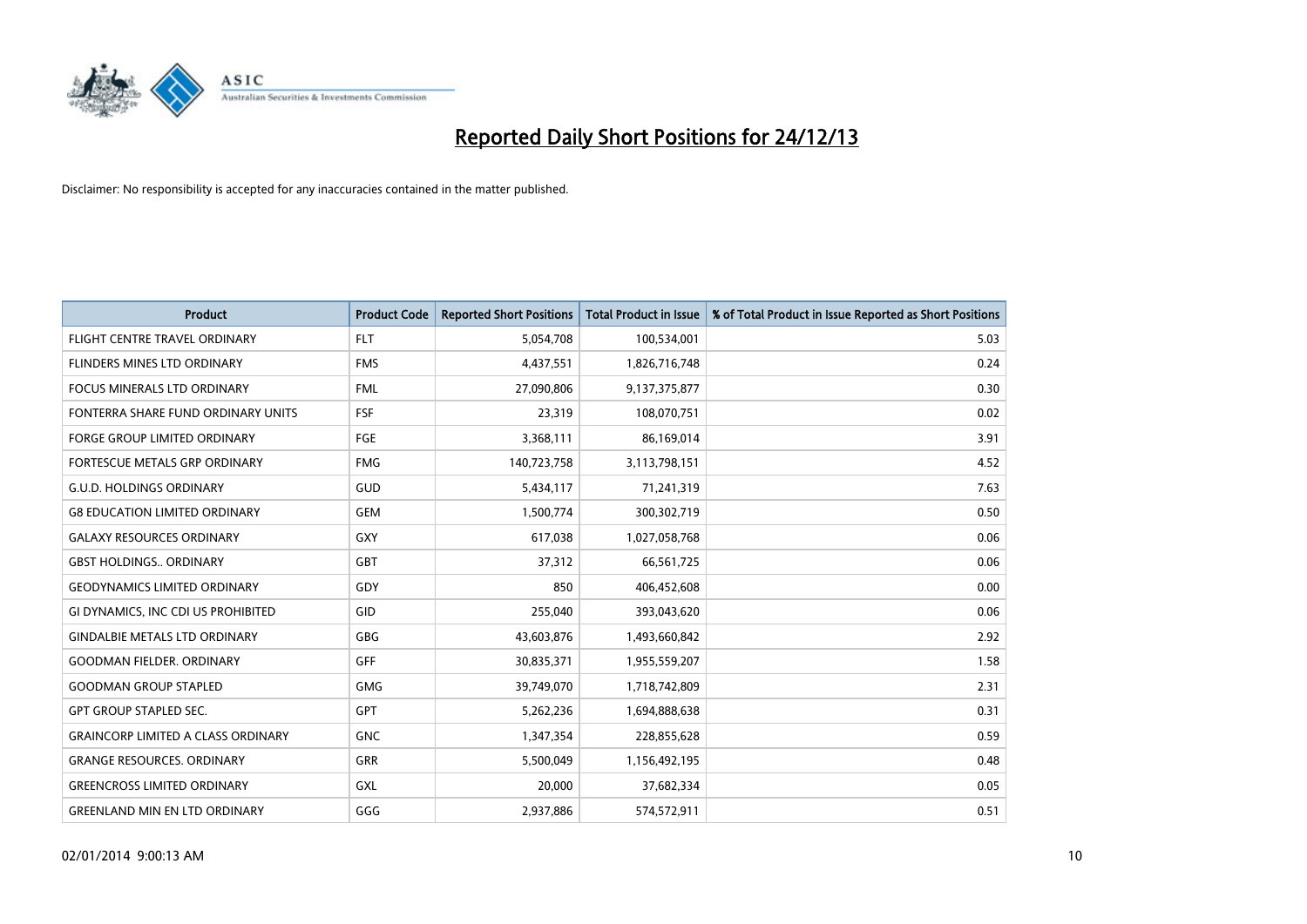

| <b>Product</b>                                   | <b>Product Code</b> | <b>Reported Short Positions</b> | <b>Total Product in Issue</b> | % of Total Product in Issue Reported as Short Positions |
|--------------------------------------------------|---------------------|---------------------------------|-------------------------------|---------------------------------------------------------|
| <b>GROWTHPOINT PROPERTY ORD/UNIT STAPLED SEC</b> | GOZ                 | 387,340                         | 475,705,269                   | 0.08                                                    |
| <b>GRYPHON MINERALS LTD ORDINARY</b>             | <b>GRY</b>          | 6,009,839                       | 400,797,615                   | 1.50                                                    |
| <b>GUILDFORD COAL LTD ORDINARY</b>               | <b>GUF</b>          | 492,747                         | 655,046,899                   | 0.08                                                    |
| <b>GWA GROUP LTD ORDINARY</b>                    | <b>GWA</b>          | 8,605,448                       | 306,533,770                   | 2.81                                                    |
| <b>HARVEY NORMAN ORDINARY</b>                    | <b>HVN</b>          | 52,567,540                      | 1,062,316,784                 | 4.95                                                    |
| <b>HENDERSON GROUP CDI 1:1</b>                   | <b>HGG</b>          | 497,265                         | 730,596,390                   | 0.07                                                    |
| <b>HFA HOLDINGS LIMITED ORDINARY</b>             | <b>HFA</b>          | 3,863                           | 118,738,157                   | 0.00                                                    |
| HIGHLANDS PACIFIC ORDINARY                       | <b>HIG</b>          | 500,001                         | 853,777,764                   | 0.06                                                    |
| HILLGROVE RES LTD ORDINARY                       | <b>HGO</b>          | 934,776                         | 1,178,589,221                 | 0.08                                                    |
| <b>HILLS LTD ORDINARY</b>                        | <b>HIL</b>          | 505,157                         | 237,139,818                   | 0.21                                                    |
| HORIZON OIL LIMITED ORDINARY                     | <b>HZN</b>          | 64,606,649                      | 1,301,147,932                 | 4.97                                                    |
| HOT CHILI LTD ORDINARY                           | <b>HCH</b>          | 10,000                          | 347,732,196                   | 0.00                                                    |
| <b>ICON ENERGY LIMITED ORDINARY</b>              | <b>ICN</b>          | 92,926                          | 615,774,351                   | 0.02                                                    |
| <b>IINET LIMITED ORDINARY</b>                    | <b>IIN</b>          | 145,110                         | 161,238,847                   | 0.09                                                    |
| <b>ILUKA RESOURCES ORDINARY</b>                  | ILU                 | 38,828,751                      | 418,700,517                   | 9.27                                                    |
| <b>IMDEX LIMITED ORDINARY</b>                    | <b>IMD</b>          | 4,322,557                       | 210,473,188                   | 2.05                                                    |
| <b>INCITEC PIVOT ORDINARY</b>                    | <b>IPL</b>          | 17,808,089                      | 1,628,730,107                 | 1.09                                                    |
| INDEPENDENCE GROUP ORDINARY                      | <b>IGO</b>          | 3,527,685                       | 233,323,905                   | 1.51                                                    |
| <b>INDOPHIL RESOURCES ORDINARY</b>               | <b>IRN</b>          | 379,967                         | 1,203,146,194                 | 0.03                                                    |
| INFIGEN ENERGY STAPLED SECURITIES                | <b>IFN</b>          | 3,215,122                       | 764,993,434                   | 0.42                                                    |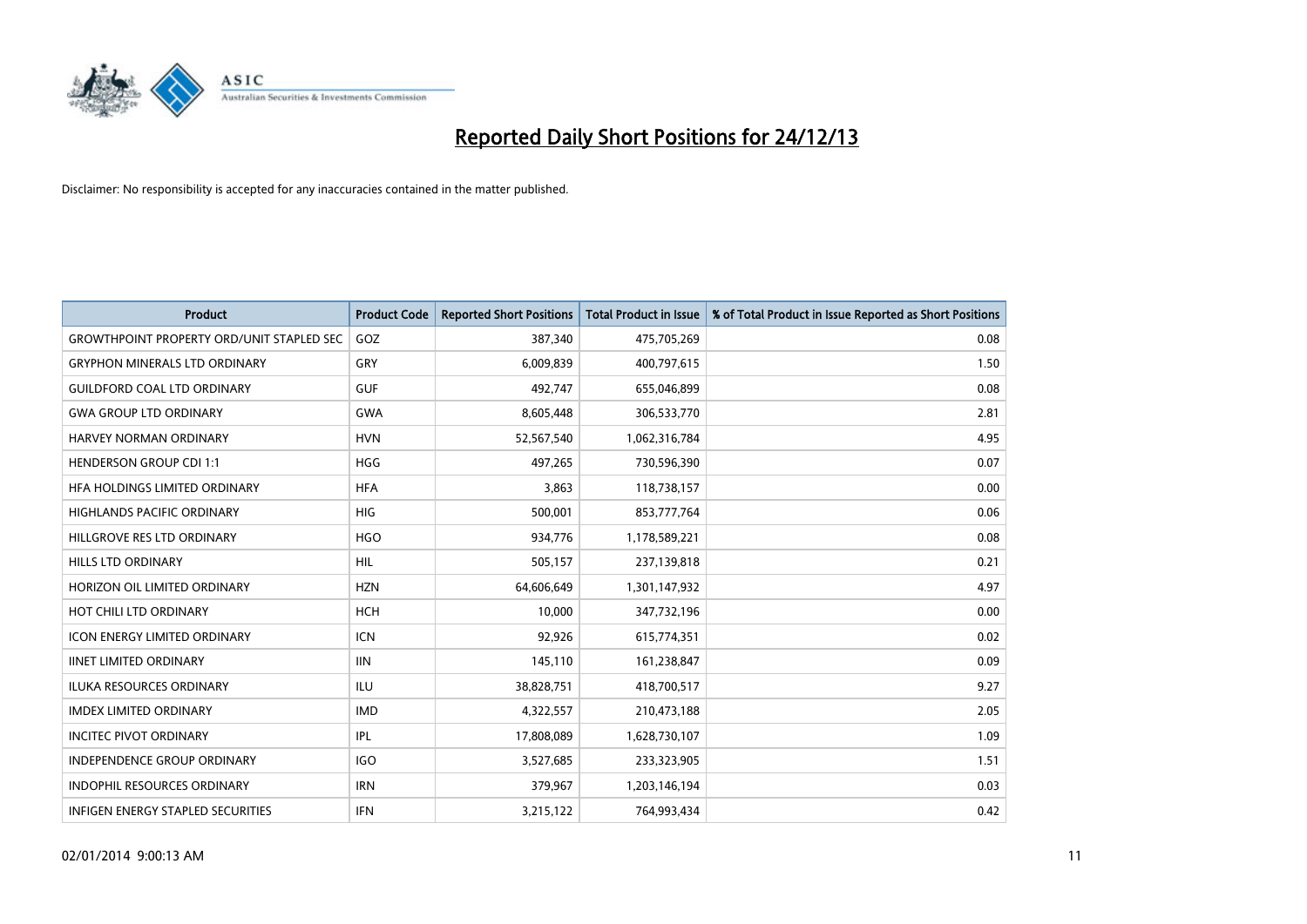

| <b>Product</b>                                  | <b>Product Code</b> | <b>Reported Short Positions</b> | <b>Total Product in Issue</b> | % of Total Product in Issue Reported as Short Positions |
|-------------------------------------------------|---------------------|---------------------------------|-------------------------------|---------------------------------------------------------|
| <b>INFOMEDIA LTD ORDINARY</b>                   | <b>IFM</b>          | 422,838                         | 304,953,155                   | 0.14                                                    |
| INGENIA GROUP STAPLED SECURITIES                | <b>INA</b>          | 138,305                         | 676,240,232                   | 0.02                                                    |
| <b>INSURANCE AUSTRALIA ORDINARY</b>             | IAG                 | 4,652,953                       | 2,298,412,449                 | 0.20                                                    |
| <b>INTREPID MINES ORDINARY</b>                  | <b>IAU</b>          | 20,477,757                      | 556,426,332                   | 3.68                                                    |
| <b>INVESTA OFFICE FUND STAPLED SECURITIES</b>   | <b>IOF</b>          | 1,297,128                       | 614,047,458                   | 0.21                                                    |
| <b>INVOCARE LIMITED ORDINARY</b>                | <b>IVC</b>          | 5,505,828                       | 110,030,298                   | 5.00                                                    |
| <b>IOOF HOLDINGS LTD ORDINARY</b>               | IFL                 | 1,451,695                       | 232,118,034                   | 0.63                                                    |
| <b>IRESS LIMITED ORDINARY</b>                   | <b>IRE</b>          | 361,076                         | 158,585,126                   | 0.23                                                    |
| <b>IRON ORE HOLDINGS ORDINARY</b>               | <b>IOH</b>          | 26,197                          | 161,174,005                   | 0.02                                                    |
| <b>ISELECT LTD ORDINARY</b>                     | <b>ISU</b>          | 4,250,086                       | 260,889,894                   | 1.63                                                    |
| <b>JAMES HARDIE INDUST CHESS DEPOSITARY INT</b> | <b>IHX</b>          | 3,754,263                       | 443,536,551                   | 0.85                                                    |
| <b>IB HI-FI LIMITED ORDINARY</b>                | <b>IBH</b>          | 7,145,170                       | 100,261,681                   | 7.13                                                    |
| <b>KAGARA LTD ORDINARY</b>                      | <b>KZL</b>          | 3,852,272                       | 798,953,117                   | 0.48                                                    |
| KAROON GAS AUSTRALIA ORDINARY                   | <b>KAR</b>          | 2,422,677                       | 255,841,581                   | 0.95                                                    |
| KATHMANDU HOLD LTD ORDINARY                     | <b>KMD</b>          | 295,111                         | 200,473,338                   | 0.15                                                    |
| <b>KBL MINING LIMITED ORDINARY</b>              | KBL                 | 1,820                           | 393,535,629                   | 0.00                                                    |
| KINGSGATE CONSOLID. ORDINARY                    | <b>KCN</b>          | 6,489,342                       | 164,059,349                   | 3.96                                                    |
| KINGSROSE MINING LTD ORDINARY                   | <b>KRM</b>          | 508,813                         | 335,753,851                   | 0.15                                                    |
| LEIGHTON HOLDINGS ORDINARY                      | LEI                 | 21,144,441                      | 337,235,188                   | 6.27                                                    |
| LEND LEASE GROUP UNIT/ORD STAPLED               | LLC                 | 5,508,578                       | 576,712,337                   | 0.96                                                    |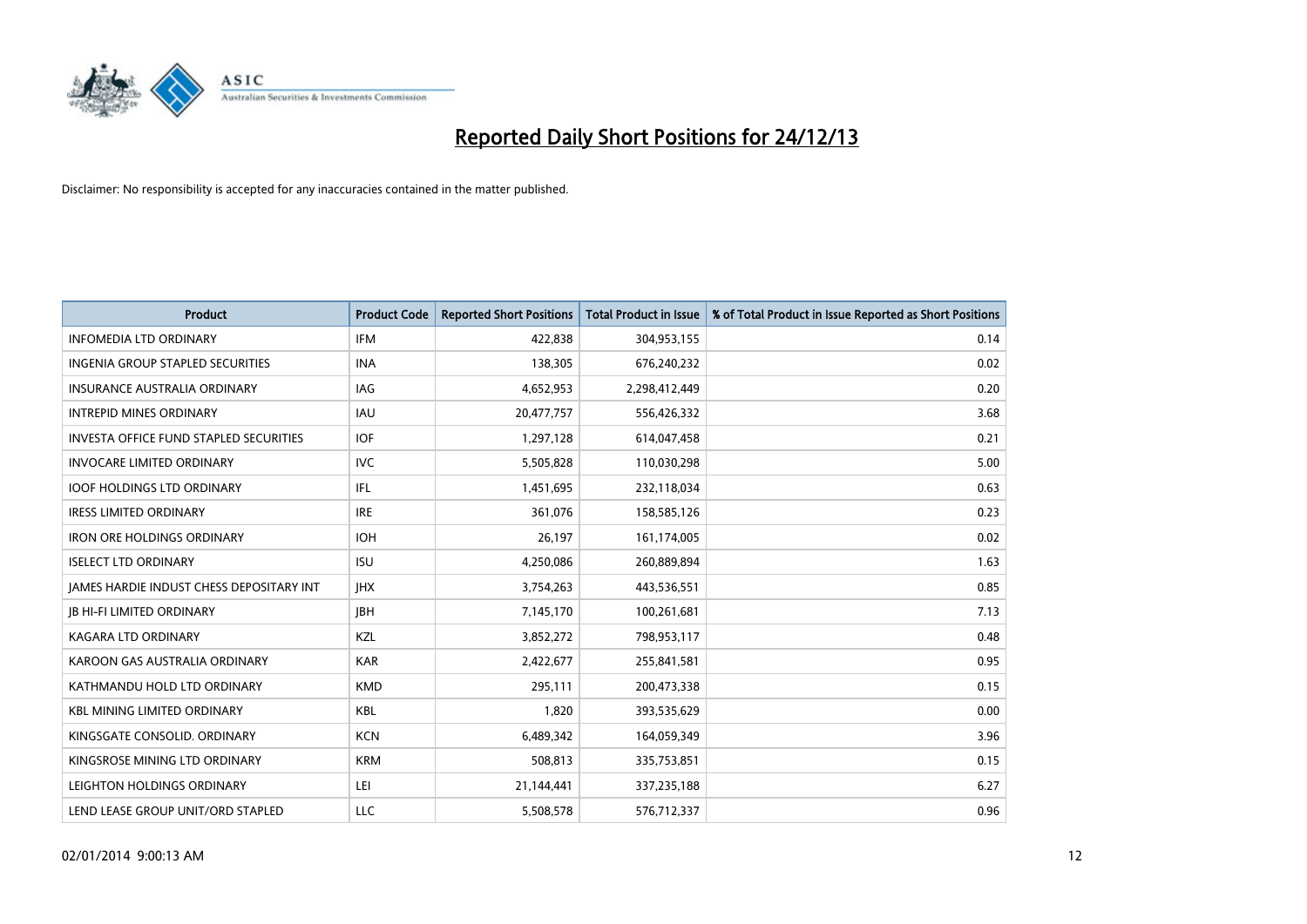

| <b>Product</b>                          | <b>Product Code</b> | <b>Reported Short Positions</b> | <b>Total Product in Issue</b> | % of Total Product in Issue Reported as Short Positions |
|-----------------------------------------|---------------------|---------------------------------|-------------------------------|---------------------------------------------------------|
| LOGICAMMS LIMITED ORDINARY              | <b>LCM</b>          | 30,041                          | 71,178,179                    | 0.04                                                    |
| LONESTAR RESO LTD ORDINARY              | <b>LNR</b>          | 15,679                          | 697,187,211                   | 0.00                                                    |
| LYCOPODIUM LIMITED ORDINARY             | LYL                 | 3,001                           | 38,955,103                    | 0.01                                                    |
| LYNAS CORPORATION ORDINARY              | <b>LYC</b>          | 173,112,606                     | 1,961,160,594                 | 8.83                                                    |
| <b>M2 TELECOMMUNICATION ORDINARY</b>    | <b>MTU</b>          | 5,554,378                       | 179,384,685                   | 3.10                                                    |
| <b>MACA LIMITED ORDINARY</b>            | <b>MLD</b>          | 86,877                          | 175,050,243                   | 0.05                                                    |
| MACMAHON HOLDINGS ORDINARY              | <b>MAH</b>          | 1,676,521                       | 1,261,699,966                 | 0.13                                                    |
| MACO ATLAS ROADS GRP ORDINARY STAPLED   | <b>MQA</b>          | 7,571,441                       | 487,230,540                   | 1.55                                                    |
| MACQUARIE GROUP LTD DEFERRED SETTLEMENT | <b>MQGDA</b>        | 1,335,142                       | 321,003,726                   | 0.42                                                    |
| MAGELLAN FIN GRP LTD ORDINARY           | <b>MFG</b>          | 1,242,031                       | 155,830,849                   | 0.80                                                    |
| <b>MATRIX C &amp; E LTD ORDINARY</b>    | <b>MCE</b>          | 2,746,865                       | 94,555,428                    | 2.91                                                    |
| MAVERICK DRILLING ORDINARY              | <b>MAD</b>          | 8,138,457                       | 467,726,751                   | 1.74                                                    |
| <b>MAXITRANS INDUSTRIES ORDINARY</b>    | <b>MXI</b>          | 415,493                         | 183,993,392                   | 0.23                                                    |
| MAYNE PHARMA LTD ORDINARY               | <b>MYX</b>          | 1,921,947                       | 563,459,968                   | 0.34                                                    |
| MCALEESE LTD ORDINARY                   | <b>MCS</b>          | 2,694,259                       | 296,577,121                   | 0.91                                                    |
| MCMILLAN SHAKESPEARE ORDINARY           | <b>MMS</b>          | 698,197                         | 74,523,965                    | 0.94                                                    |
| MEDUSA MINING LTD ORDINARY              | MML                 | 7,619,046                       | 207,794,301                   | 3.67                                                    |
| MELBOURNE IT LIMITED ORDINARY           | <b>MLB</b>          | 20,847                          | 83,164,371                    | 0.03                                                    |
| MEO AUSTRALIA LTD ORDINARY              | <b>MEO</b>          | 10,845                          | 627,264,587                   | 0.00                                                    |
| MERIDIAN ENERGY INSTALMENT RECEIPTS     | <b>MEZCA</b>        | 32,097                          | 1,255,413,626                 | 0.00                                                    |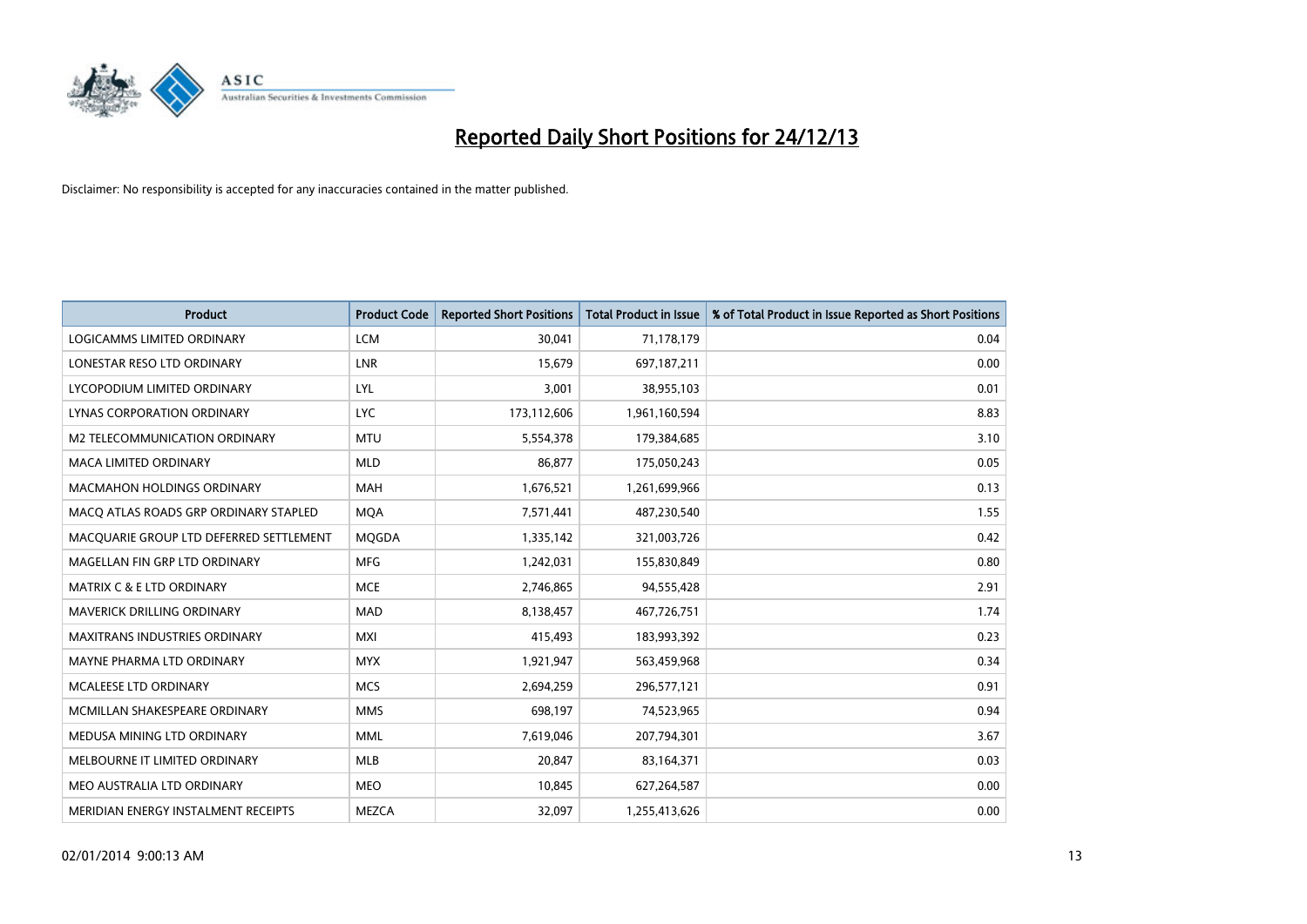

| <b>Product</b>                  | <b>Product Code</b> | <b>Reported Short Positions</b> | <b>Total Product in Issue</b> | % of Total Product in Issue Reported as Short Positions |
|---------------------------------|---------------------|---------------------------------|-------------------------------|---------------------------------------------------------|
| <b>MERMAID MARINE ORDINARY</b>  | <b>MRM</b>          | 1,588,053                       | 232,652,241                   | 0.68                                                    |
| MESOBLAST LIMITED ORDINARY      | <b>MSB</b>          | 16,320,529                      | 317,350,901                   | 5.14                                                    |
| METALS X LIMITED ORDINARY       | <b>MLX</b>          | 46,606                          | 1,655,386,110                 | 0.00                                                    |
| METCASH LIMITED ORDINARY        | <b>MTS</b>          | 96,287,146                      | 880,704,786                   | 10.93                                                   |
| METMINCO LIMITED ORDINARY       | <b>MNC</b>          | 610,601                         | 1,749,543,023                 | 0.03                                                    |
| MIGHTY RIVER POWER ORDINARY     | <b>MYT</b>          | 1,950,939                       | 1,400,012,517                 | 0.14                                                    |
| MINCOR RESOURCES NL ORDINARY    | <b>MCR</b>          | 2,267,516                       | 188,208,274                   | 1.20                                                    |
| MINERAL DEPOSITS ORDINARY       | <b>MDL</b>          | 820,701                         | 96,038,786                    | 0.85                                                    |
| MINERAL RESOURCES, ORDINARY     | <b>MIN</b>          | 3,488,353                       | 186,112,198                   | 1.87                                                    |
| MINT WIRELESS ORDINARY          | <b>MNW</b>          | 446,871                         | 403,872,395                   | 0.11                                                    |
| MIRABELA NICKEL LTD ORDINARY    | <b>MBN</b>          | 23,099,744                      | 876,801,147                   | 2.63                                                    |
| MIRVAC GROUP STAPLED SECURITIES | <b>MGR</b>          | 4,113,649                       | 3,664,938,678                 | 0.11                                                    |
| MOBILE EMBRACE LTD ORDINARY     | <b>MBE</b>          | 4,500                           | 323,077,790                   | 0.00                                                    |
| MOLOPO ENERGY LTD ORDINARY      | <b>MPO</b>          | 100,365                         | 246,724,091                   | 0.04                                                    |
| MONADELPHOUS GROUP ORDINARY     | <b>MND</b>          | 13,430,549                      | 92,308,047                    | 14.55                                                   |
| MORTGAGE CHOICE LTD ORDINARY    | MOC                 | 92,582                          | 123,780,387                   | 0.07                                                    |
| MOUNT GIBSON IRON ORDINARY      | <b>MGX</b>          | 7,067,373                       | 1,090,584,232                 | 0.65                                                    |
| MULTIPLEX SITES SITES           | <b>MXUPA</b>        | 1,474                           | 4,500,000                     | 0.03                                                    |
| MURCHISON METALS LTD ORDINARY   | <b>MMX</b>          | 216,291                         | 450,497,346                   | 0.05                                                    |
| MYER HOLDINGS LTD ORDINARY      | <b>MYR</b>          | 66,624,005                      | 585,684,551                   | 11.38                                                   |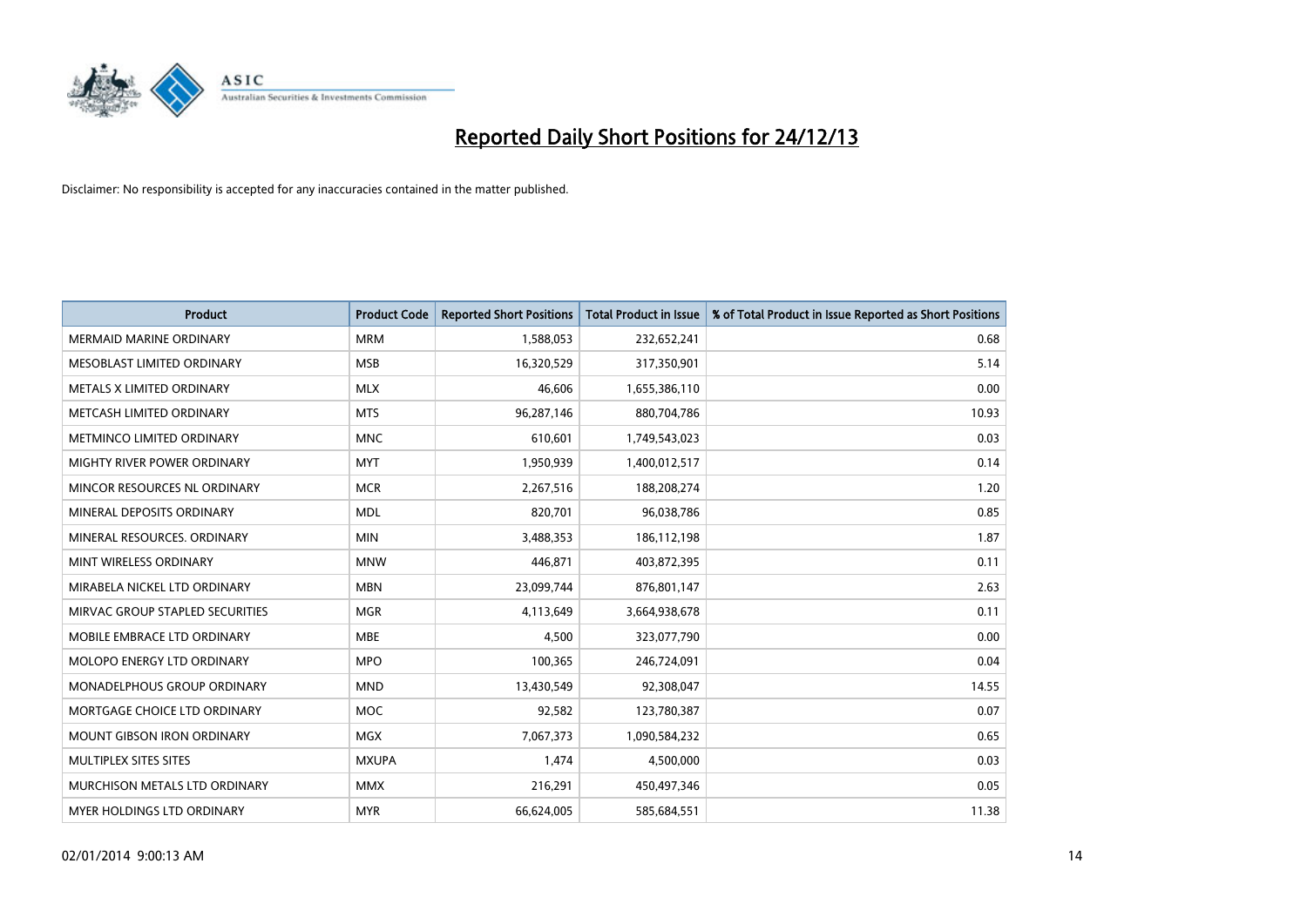

| <b>Product</b>                | <b>Product Code</b> | <b>Reported Short Positions</b> | <b>Total Product in Issue</b> | % of Total Product in Issue Reported as Short Positions |
|-------------------------------|---------------------|---------------------------------|-------------------------------|---------------------------------------------------------|
| NANOSONICS LIMITED ORDINARY   | <b>NAN</b>          | 131,409                         | 263,125,129                   | 0.05                                                    |
| NATIONAL AUST. BANK ORDINARY  | <b>NAB</b>          | 6,056,041                       | 2,350,614,605                 | 0.26                                                    |
| NATIONAL STORAGE STAPLED      | <b>NSR</b>          | 757,143                         | 244,897,097                   | 0.31                                                    |
| NAVITAS LIMITED ORDINARY      | <b>NVT</b>          | 3,346,138                       | 375,416,910                   | 0.89                                                    |
| NEON ENERGY LIMITED ORDINARY  | <b>NEN</b>          | 950,580                         | 553,037,848                   | 0.17                                                    |
| NEUREN PHARMACEUT, ORDINARY   | <b>NEU</b>          | 10,403                          | 1,493,120,164                 | 0.00                                                    |
| NEW HOPE CORPORATION ORDINARY | <b>NHC</b>          | 467,021                         | 830,767,542                   | 0.06                                                    |
| NEWCREST MINING ORDINARY      | <b>NCM</b>          | 9,604,197                       | 766,510,971                   | 1.25                                                    |
| NEWS CORP A NON-VOTING CDI    | <b>NWSLV</b>        | 1,534,795                       | 4,018,120                     | 38.20                                                   |
| NEWS CORP B VOTING CDI        | <b>NWS</b>          | 2,729,343                       | 21,223,350                    | 12.86                                                   |
| NEWSAT LIMITED ORDINARY       | <b>NWT</b>          | 387,967                         | 591,460,931                   | 0.07                                                    |
| NEXTDC LIMITED ORDINARY       | <b>NXT</b>          | 10,573,931                      | 192,904,486                   | 5.48                                                    |
| NEXUS ENERGY LIMITED ORDINARY | <b>NXS</b>          | 50,184,277                      | 1,330,219,459                 | 3.77                                                    |
| NIB HOLDINGS LIMITED ORDINARY | <b>NHF</b>          | 3,641,700                       | 439,004,182                   | 0.83                                                    |
| NICK SCALI LIMITED ORDINARY   | <b>NCK</b>          | 1,925                           | 81,000,000                    | 0.00                                                    |
| NIDO PETROLEUM ORDINARY       | <b>NDO</b>          | 542,402                         | 2,046,650,968                 | 0.03                                                    |
| NINE ENTERTAINMENT ORDINARY   | <b>NEC</b>          | 3,045,659                       | 940,295,023                   | 0.32                                                    |
| NOBLE MINERAL RES ORDINARY    | <b>NMG</b>          | 2,365,726                       | 666,397,952                   | 0.36                                                    |
| NORTHERN IRON LTD ORDINARY    | <b>NFE</b>          | 108,190                         | 484,405,314                   | 0.02                                                    |
| NORTHERN STAR ORDINARY        | <b>NST</b>          | 4,633,891                       | 428,369,762                   | 1.08                                                    |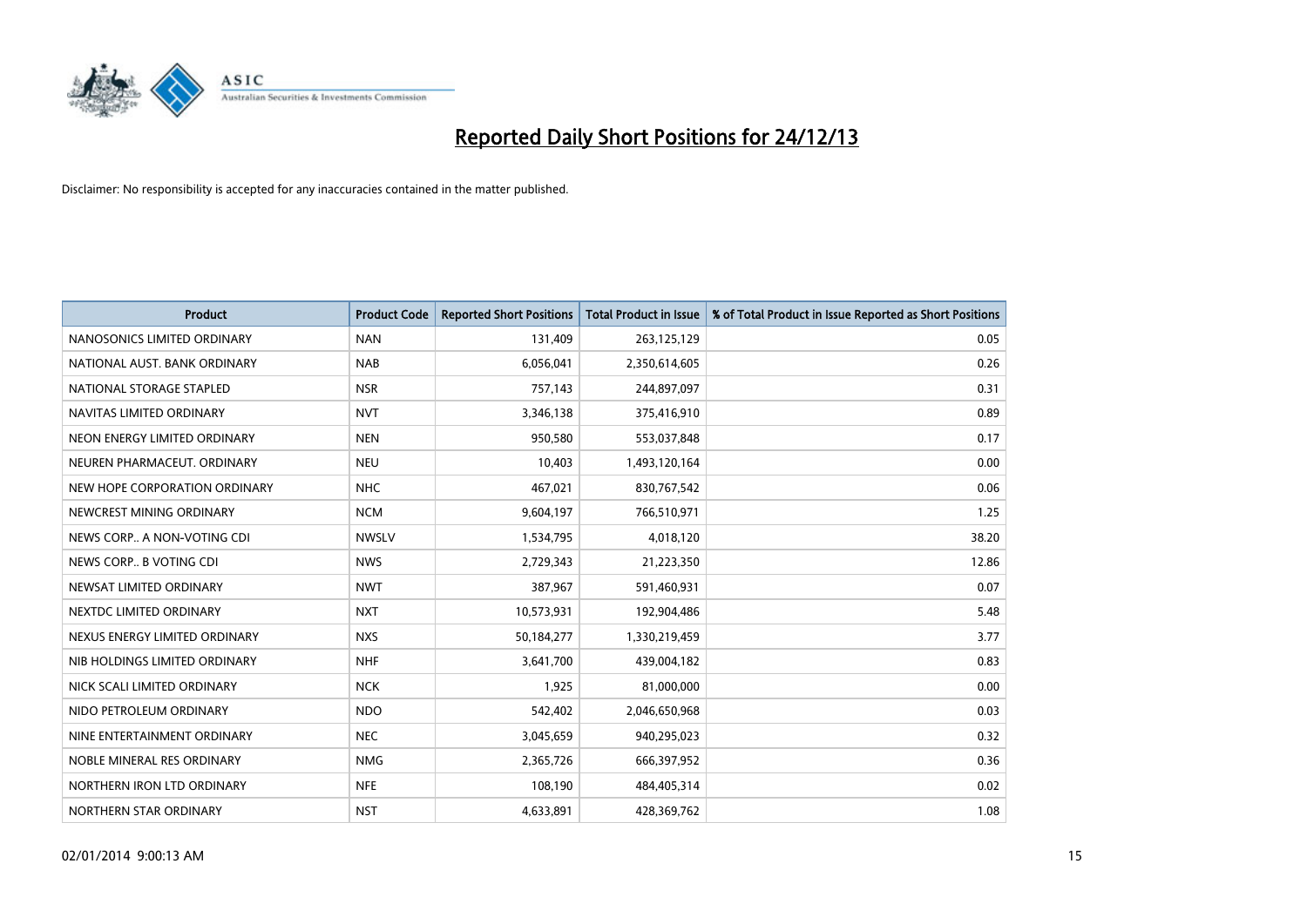

| <b>Product</b>                        | <b>Product Code</b> | <b>Reported Short Positions</b> | <b>Total Product in Issue</b> | % of Total Product in Issue Reported as Short Positions |
|---------------------------------------|---------------------|---------------------------------|-------------------------------|---------------------------------------------------------|
| NOVOGEN LIMITED ORDINARY              | <b>NRT</b>          | 74,125                          | 158,625,294                   | 0.05                                                    |
| NRW HOLDINGS LIMITED ORDINARY         | <b>NWH</b>          | 17,415,823                      | 278,888,011                   | 6.24                                                    |
| NUCOAL RESOURCES LTD ORDINARY         | <b>NCR</b>          | 90,001                          | 768,612,354                   | 0.01                                                    |
| NUFARM LIMITED ORDINARY               | <b>NUF</b>          | 10,528,584                      | 263,643,448                   | 3.99                                                    |
| <b>OAKTON LIMITED ORDINARY</b>        | <b>OKN</b>          | 588,042                         | 89,968,985                    | 0.65                                                    |
| OCEANAGOLD CORP. CHESS DEPOSITARY INT | OGC                 | 918,531                         | 300,350,129                   | 0.31                                                    |
| OIL SEARCH LTD ORDINARY               | <b>OSH</b>          | 6,157,666                       | 1,343,361,150                 | 0.46                                                    |
| OM HOLDINGS LIMITED ORDINARY          | OMH                 | 2,546,268                       | 733,423,337                   | 0.35                                                    |
| ORICA LIMITED ORDINARY                | ORI                 | 7,267,304                       | 370,255,009                   | 1.96                                                    |
| ORIGIN ENERGY ORDINARY                | <b>ORG</b>          | 5,210,644                       | 1,101,228,973                 | 0.47                                                    |
| OROCOBRE LIMITED ORDINARY             | <b>ORE</b>          | 926,624                         | 132,041,911                   | 0.70                                                    |
| ORORA LIMITED DEFERRED SETTLEMENT     | <b>ORA</b>          | 2,461,998                       | 1,206,684,923                 | 0.20                                                    |
| OROTONGROUP LIMITED ORDINARY          | <b>ORL</b>          | 71,257                          | 40,880,902                    | 0.17                                                    |
| OZ MINERALS ORDINARY                  | OZL                 | 19,997,934                      | 303,470,022                   | 6.59                                                    |
| OZFOREX GROUP LTD ORDINARY            | <b>OFX</b>          | 2,248,853                       | 240,000,000                   | 0.94                                                    |
| PACIFIC BRANDS ORDINARY               | <b>PBG</b>          | 6,915,550                       | 912,915,695                   | 0.76                                                    |
| PACT GROUP HLDGS LTD ORDINARY         | PGH                 | 1,451,055                       | 294,097,961                   | 0.49                                                    |
| PALADIN ENERGY LTD ORDINARY           | <b>PDN</b>          | 84,321,769                      | 964,118,567                   | 8.75                                                    |
| PANAUST LIMITED ORDINARY              | <b>PNA</b>          | 4,386,217                       | 619,765,589                   | 0.71                                                    |
| PANORAMIC RESOURCES ORDINARY          | PAN                 | 327,655                         | 319,285,132                   | 0.10                                                    |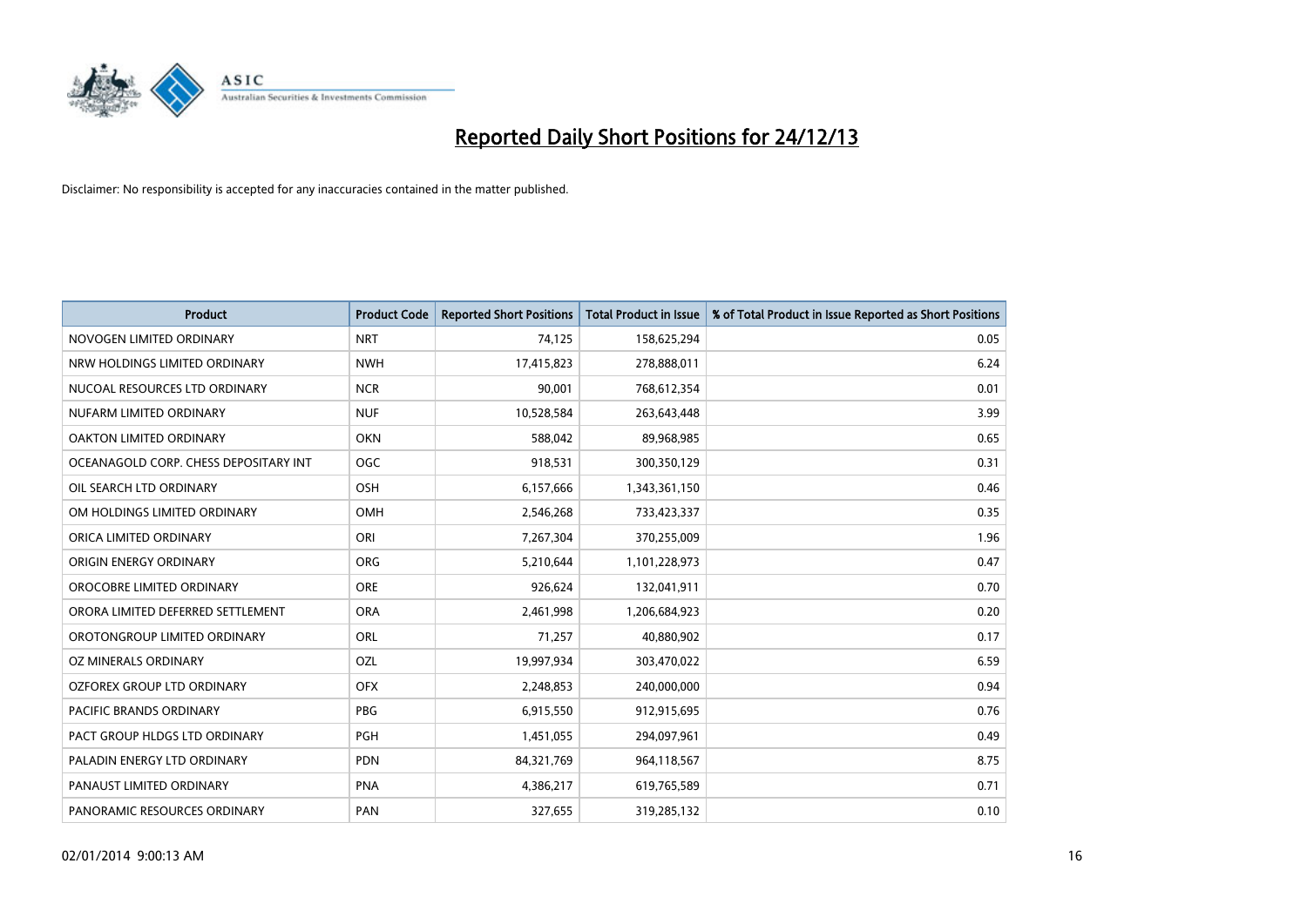

| <b>Product</b>                | <b>Product Code</b> | <b>Reported Short Positions</b> | <b>Total Product in Issue</b> | % of Total Product in Issue Reported as Short Positions |
|-------------------------------|---------------------|---------------------------------|-------------------------------|---------------------------------------------------------|
| PANTERRA GOLD LTD ORDINARY    | PGI                 | $\mathbf{1}$                    | 769,414,346                   | 0.00                                                    |
| PAPERLINX LIMITED ORDINARY    | <b>PPX</b>          | 89,918                          | 609,280,761                   | 0.01                                                    |
| PAPILLON RES LTD ORDINARY     | PIR                 | 8,810,722                       | 339,444,210                   | 2.60                                                    |
| PATTIES FOODS LTD ORDINARY    | PFL                 | 41,307                          | 139,144,338                   | 0.03                                                    |
| PEET LIMITED ORDINARY         | <b>PPC</b>          | 512,497                         | 433,389,348                   | 0.12                                                    |
| PENINSULA ENERGY LTD ORDINARY | <b>PEN</b>          | 1                               | 3,252,030,235                 | 0.00                                                    |
| PERPETUAL LIMITED ORDINARY    | PPT                 | 2,279,973                       | 46,529,270                    | 4.90                                                    |
| PERSEUS MINING LTD ORDINARY   | PRU                 | 9,789,583                       | 457,962,088                   | 2.14                                                    |
| PHARMAXIS LTD ORDINARY        | <b>PXS</b>          | 1,344,781                       | 309,046,349                   | 0.44                                                    |
| PHOSPHAGENICS LTD. ORDINARY   | POH                 | 50,000                          | 1,020,465,957                 | 0.00                                                    |
| PLATINUM ASSET ORDINARY       | <b>PTM</b>          | 250,018                         | 578,685,695                   | 0.04                                                    |
| PLATINUM AUSTRALIA ORDINARY   | <b>PLA</b>          | 836,127                         | 504,968,043                   | 0.17                                                    |
| PMI GOLD CORP CDI 1:1         | <b>PVM</b>          | 232,274                         | 165,052,854                   | 0.14                                                    |
| PMP LIMITED ORDINARY          | <b>PMP</b>          | 1,595,073                       | 323,781,124                   | 0.49                                                    |
| PRANA BIOTECHNOLOGY ORDINARY  | <b>PBT</b>          | 642,460                         | 416,299,346                   | 0.15                                                    |
| PREMIER INVESTMENTS ORDINARY  | <b>PMV</b>          | 997,138                         | 155,314,874                   | 0.64                                                    |
| PRIMA BIOMED LTD ORDINARY     | <b>PRR</b>          | 890,474                         | 1,228,709,341                 | 0.07                                                    |
| PRIMARY HEALTH CARE ORDINARY  | PRY                 | 19,006,350                      | 504,956,647                   | 3.76                                                    |
| PRIME MEDIA GRP LTD ORDINARY  | <b>PRT</b>          | 1,398,741                       | 366,330,303                   | 0.38                                                    |
| PROGRAMMED ORDINARY           | <b>PRG</b>          | 227,161                         | 118,229,190                   | 0.19                                                    |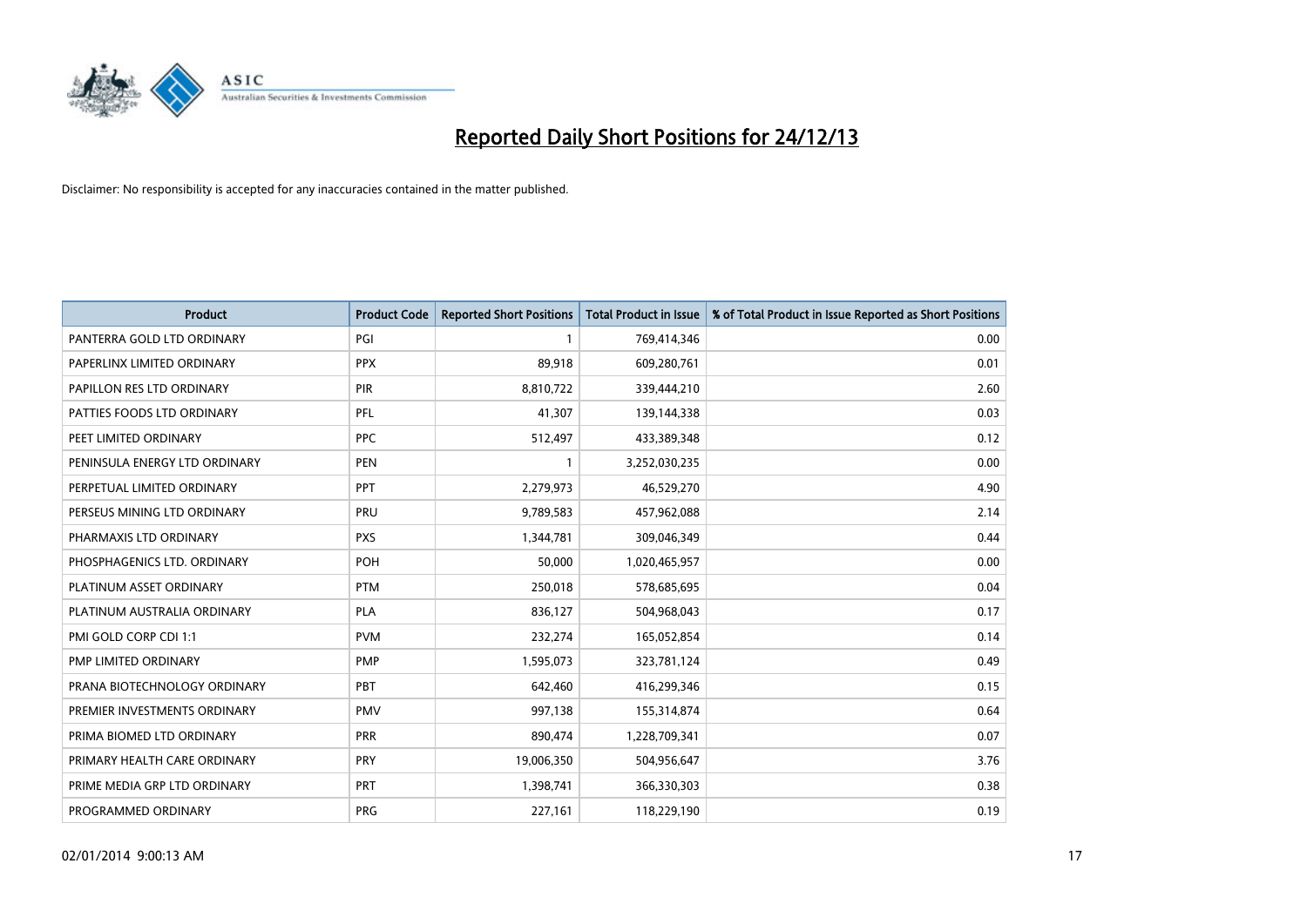

| <b>Product</b>                      | <b>Product Code</b> | <b>Reported Short Positions</b> | <b>Total Product in Issue</b> | % of Total Product in Issue Reported as Short Positions |
|-------------------------------------|---------------------|---------------------------------|-------------------------------|---------------------------------------------------------|
| <b>PSIVIDA CORP CDI 1:1</b>         | <b>PVA</b>          | 7,224                           | 7,165,745                     | 0.10                                                    |
| <b>QANTAS AIRWAYS ORDINARY</b>      | QAN                 | 61,328,447                      | 2,196,330,250                 | 2.79                                                    |
| <b>OBE INSURANCE GROUP ORDINARY</b> | <b>OBE</b>          | 10,668,872                      | 1,226,855,950                 | 0.87                                                    |
| ORXPHARMA LTD ORDINARY              | <b>QRX</b>          | 66,492                          | 164,095,969                   | 0.04                                                    |
| <b>QUBE HOLDINGS LTD ORDINARY</b>   | <b>QUB</b>          | 9,724,990                       | 931,433,499                   | 1.04                                                    |
| RAMELIUS RESOURCES ORDINARY         | <b>RMS</b>          | 373,005                         | 365,380,380                   | 0.10                                                    |
| RAMSAY HEALTH CARE ORDINARY         | <b>RHC</b>          | 2,122,204                       | 202,081,252                   | 1.05                                                    |
| <b>RCR TOMLINSON ORDINARY</b>       | <b>RCR</b>          | 261,679                         | 136,696,590                   | 0.19                                                    |
| <b>REA GROUP ORDINARY</b>           | <b>REA</b>          | 857,543                         | 131,714,699                   | 0.65                                                    |
| <b>RECALL HOLDINGS LTD ORDINARY</b> | <b>REC</b>          | 640,447                         | 312,000,000                   | 0.21                                                    |
| RECKON LIMITED ORDINARY             | <b>RKN</b>          | 176,652                         | 126,913,066                   | 0.14                                                    |
| RED 5 LIMITED ORDINARY              | <b>RED</b>          | 162,100                         | 759,451,008                   | 0.02                                                    |
| <b>RED FORK ENERGY ORDINARY</b>     | <b>RFE</b>          | 4,220,849                       | 501,051,719                   | 0.84                                                    |
| REDBANK ENERGY LTD ORDINARY         | AEJ                 | 13                              | 786,287                       | 0.00                                                    |
| REECE AUSTRALIA LTD. ORDINARY       | <b>REH</b>          | 436                             | 99,600,000                    | 0.00                                                    |
| REED RESOURCES LTD ORDINARY         | <b>RDR</b>          | 250,000                         | 523,453,895                   | 0.05                                                    |
| REGIS RESOURCES ORDINARY            | <b>RRL</b>          | 11,105,280                      | 497,987,384                   | 2.23                                                    |
| RESMED INC CDI 10:1                 | <b>RMD</b>          | 24,572,936                      | 1,420,542,770                 | 1.73                                                    |
| <b>RESOLUTE MINING ORDINARY</b>     | <b>RSG</b>          | 10,560,840                      | 640,994,224                   | 1.65                                                    |
| RESOURCE EQUIP LTD ORDINARY         | <b>RQL</b>          | 6,967                           | 249,065,471                   | 0.00                                                    |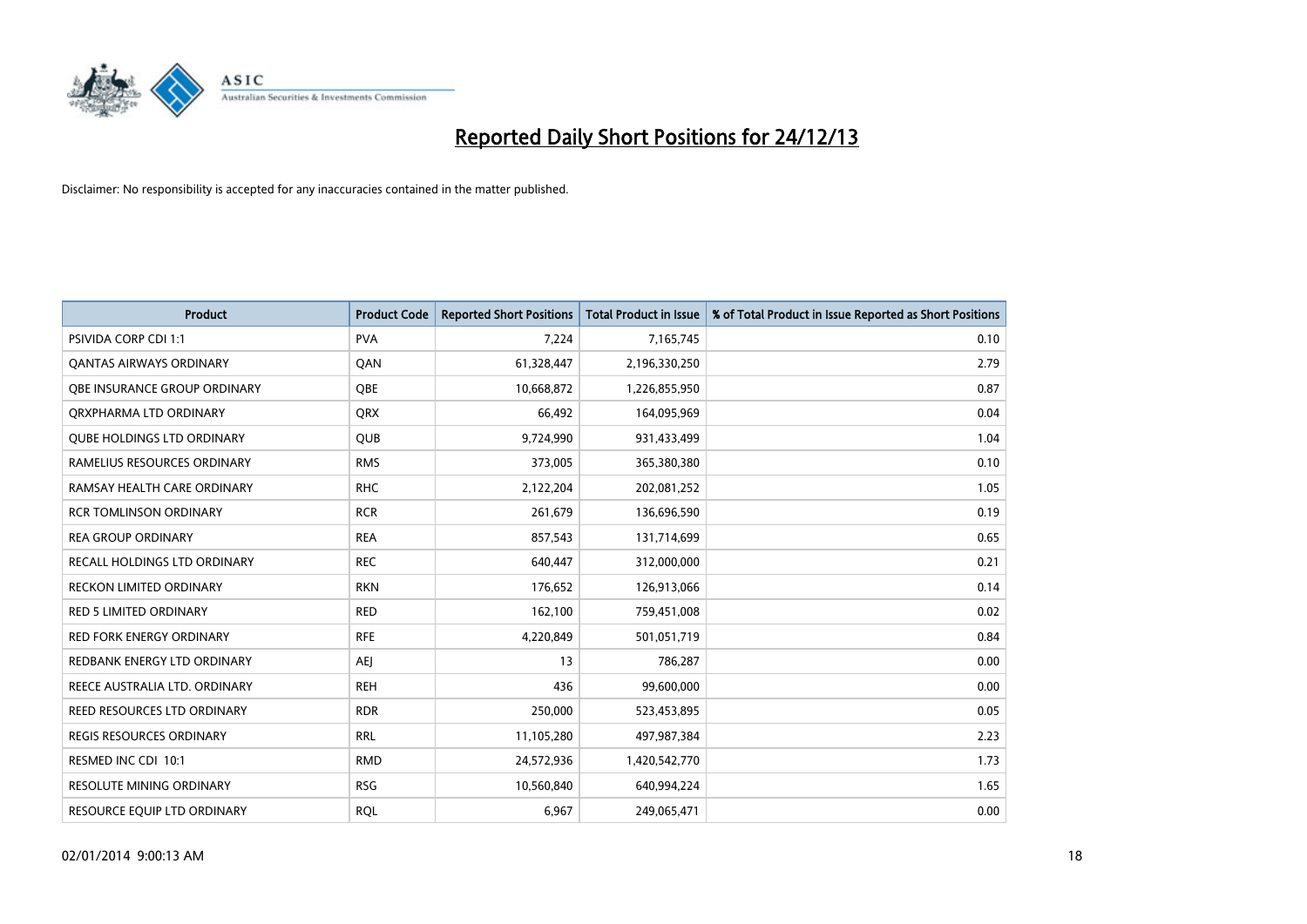

| <b>Product</b>                        | <b>Product Code</b> | <b>Reported Short Positions</b> | <b>Total Product in Issue</b> | % of Total Product in Issue Reported as Short Positions |
|---------------------------------------|---------------------|---------------------------------|-------------------------------|---------------------------------------------------------|
| <b>RESOURCE GENERATION ORDINARY</b>   | <b>RES</b>          | 374,300                         | 581,380,338                   | 0.06                                                    |
| RETAIL FOOD GROUP ORDINARY            | <b>RFG</b>          | 3,452,586                       | 143,944,982                   | 2.40                                                    |
| REX MINERALS LIMITED ORDINARY         | <b>RXM</b>          | 1,860,018                       | 188,907,284                   | 0.98                                                    |
| <b>RHG LIMITED ORDINARY</b>           | <b>RHG</b>          | 1,085                           | 308,483,177                   | 0.00                                                    |
| RIDLEY CORPORATION ORDINARY           | <b>RIC</b>          | 2,225,609                       | 307,817,071                   | 0.72                                                    |
| RIO TINTO LIMITED ORDINARY            | <b>RIO</b>          | 4,177,027                       | 435,758,720                   | 0.96                                                    |
| ROBUST RESOURCES ORDINARY             | <b>ROL</b>          | 4,000                           | 102,830,646                   | 0.00                                                    |
| ROC OIL COMPANY ORDINARY              | <b>ROC</b>          | 1,149,266                       | 686,461,740                   | 0.17                                                    |
| ROYAL WOLF HOLDINGS ORDINARY          | <b>RWH</b>          | 189,393                         | 100,387,052                   | 0.19                                                    |
| <b>RURALCO HOLDINGS ORDINARY</b>      | <b>RHL</b>          | 1,408                           | 62,711,592                    | 0.00                                                    |
| SAI GLOBAL LIMITED ORDINARY           | SAI                 | 6,402,928                       | 210,750,820                   | 3.04                                                    |
| SALMAT LIMITED ORDINARY               | <b>SLM</b>          | 998                             | 159,812,799                   | 0.00                                                    |
| SAMSON OIL & GAS LTD ORDINARY         | SSN                 | 1,478,000                       | 2,547,627,193                 | 0.06                                                    |
| SANDFIRE RESOURCES ORDINARY           | <b>SFR</b>          | 1,423,609                       | 155,640,968                   | 0.91                                                    |
| SANTOS LTD ORDINARY                   | <b>STO</b>          | 4,506,773                       | 970,210,833                   | 0.46                                                    |
| SARACEN MINERAL ORDINARY              | SAR                 | 1,505,767                       | 595,263,186                   | 0.25                                                    |
| SCA PROPERTY GROUP STAPLED SECURITIES | SCP                 | 25,309,977                      | 648,628,320                   | 3.90                                                    |
| SEDGMAN LIMITED ORDINARY              | <b>SDM</b>          | 150,390                         | 223,224,636                   | 0.07                                                    |
| SEEK LIMITED ORDINARY                 | <b>SEK</b>          | 11,980,861                      | 339,132,780                   | 3.53                                                    |
| SELECT HARVESTS ORDINARY              | SHV                 | 24,741                          | 57,815,720                    | 0.04                                                    |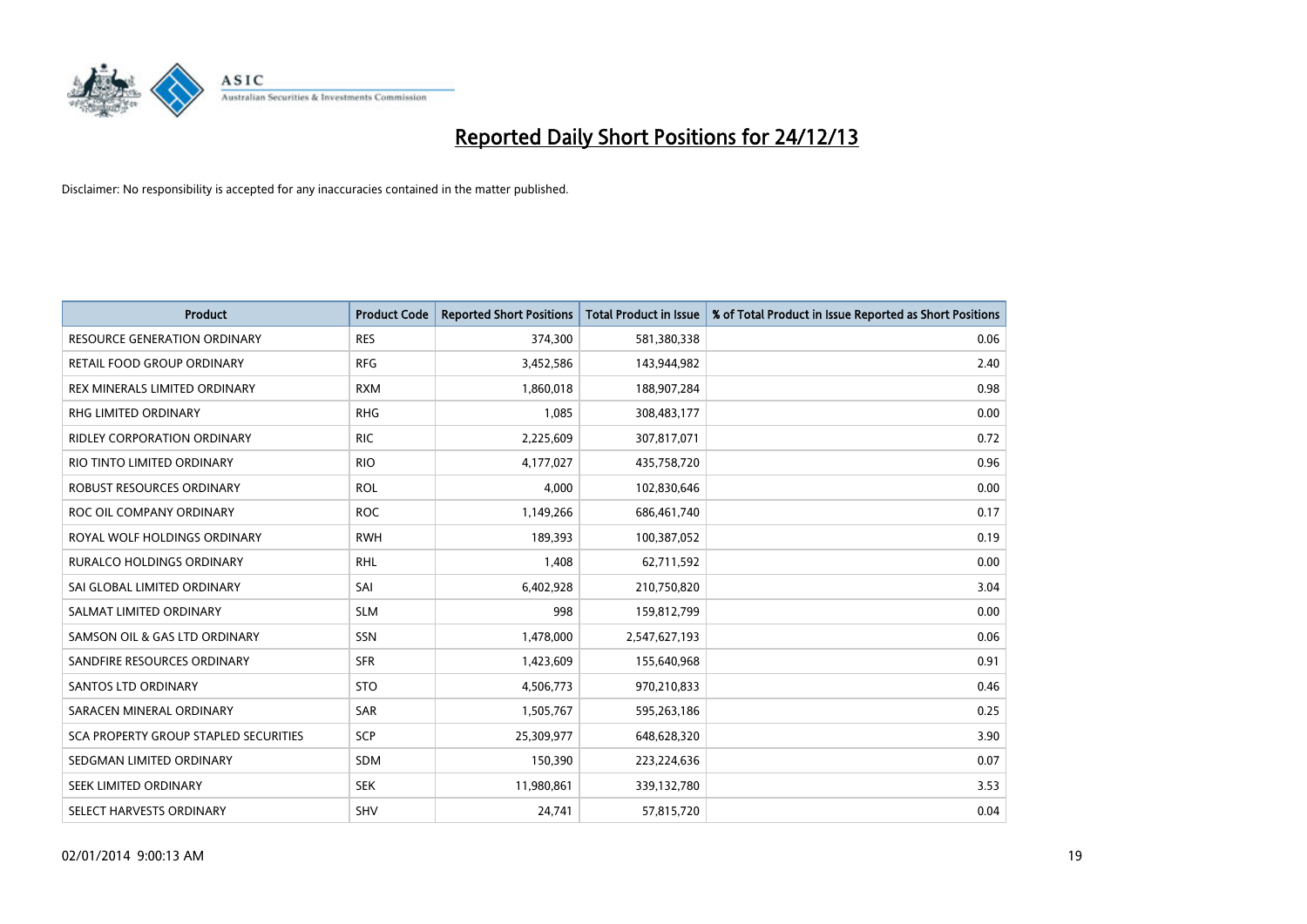

| <b>Product</b>                           | <b>Product Code</b> | <b>Reported Short Positions</b> | <b>Total Product in Issue</b> | % of Total Product in Issue Reported as Short Positions |
|------------------------------------------|---------------------|---------------------------------|-------------------------------|---------------------------------------------------------|
| SENEX ENERGY LIMITED ORDINARY            | <b>SXY</b>          | 8,938,830                       | 1,144,008,917                 | 0.78                                                    |
| SERVCORP LIMITED ORDINARY                | SRV                 | 25,557                          | 98,432,275                    | 0.03                                                    |
| SERVICE STREAM ORDINARY                  | SSM                 | 100                             | 284,443,570                   | 0.00                                                    |
| SEVEN GROUP HOLDINGS ORDINARY            | <b>SVW</b>          | 4,153,307                       | 308,160,281                   | 1.35                                                    |
| SEVEN WEST MEDIA LTD ORDINARY            | <b>SWM</b>          | 7,163,048                       | 999,160,872                   | 0.72                                                    |
| SIGMA PHARMACEUTICAL ORDINARY            | <b>SIP</b>          | 5,466,343                       | 1,125,275,419                 | 0.49                                                    |
| SILEX SYSTEMS ORDINARY                   | <b>SLX</b>          | 2,656,838                       | 170,297,752                   | 1.56                                                    |
| SILVER CHEF LIMITED ORDINARY             | SIV                 | 7,748                           | 29,333,629                    | 0.03                                                    |
| SILVER LAKE RESOURCE ORDINARY            | <b>SLR</b>          | 16,006,107                      | 437,594,758                   | 3.66                                                    |
| SIMS METAL MGMT LTD ORDINARY             | SGM                 | 9,229,430                       | 204,434,248                   | 4.51                                                    |
| SINGAPORE TELECOMM. CHESS DEPOSITARY INT | SGT                 | 3,334,604                       | 157,696,918                   | 2.11                                                    |
| SINO GAS ENERGY ORDINARY                 | <b>SEH</b>          | 317,897                         | 1,453,304,154                 | 0.02                                                    |
| SIRIUS RESOURCES NL ORDINARY             | <b>SIR</b>          | 9,032,221                       | 261,930,167                   | 3.45                                                    |
| SIRTEX MEDICAL ORDINARY                  | <b>SRX</b>          | 419,984                         | 56,108,439                    | 0.75                                                    |
| SKILLED GROUP LTD ORDINARY               | <b>SKE</b>          | 3,953,998                       | 233,871,364                   | 1.69                                                    |
| <b>SKY NETWORK ORDINARY</b>              | <b>SKT</b>          | 109,694                         | 389,139,785                   | 0.03                                                    |
| SKYCITY ENT GRP LTD ORDINARY             | <b>SKC</b>          | 424,852                         | 580,016,676                   | 0.07                                                    |
| <b>SLATER &amp; GORDON ORDINARY</b>      | SGH                 | 851,383                         | 202,481,656                   | 0.42                                                    |
| SMS MANAGEMENT, ORDINARY                 | <b>SMX</b>          | 3,058,473                       | 70,099,763                    | 4.36                                                    |
| SONIC HEALTHCARE ORDINARY                | <b>SHL</b>          | 4,275,671                       | 400,613,556                   | 1.07                                                    |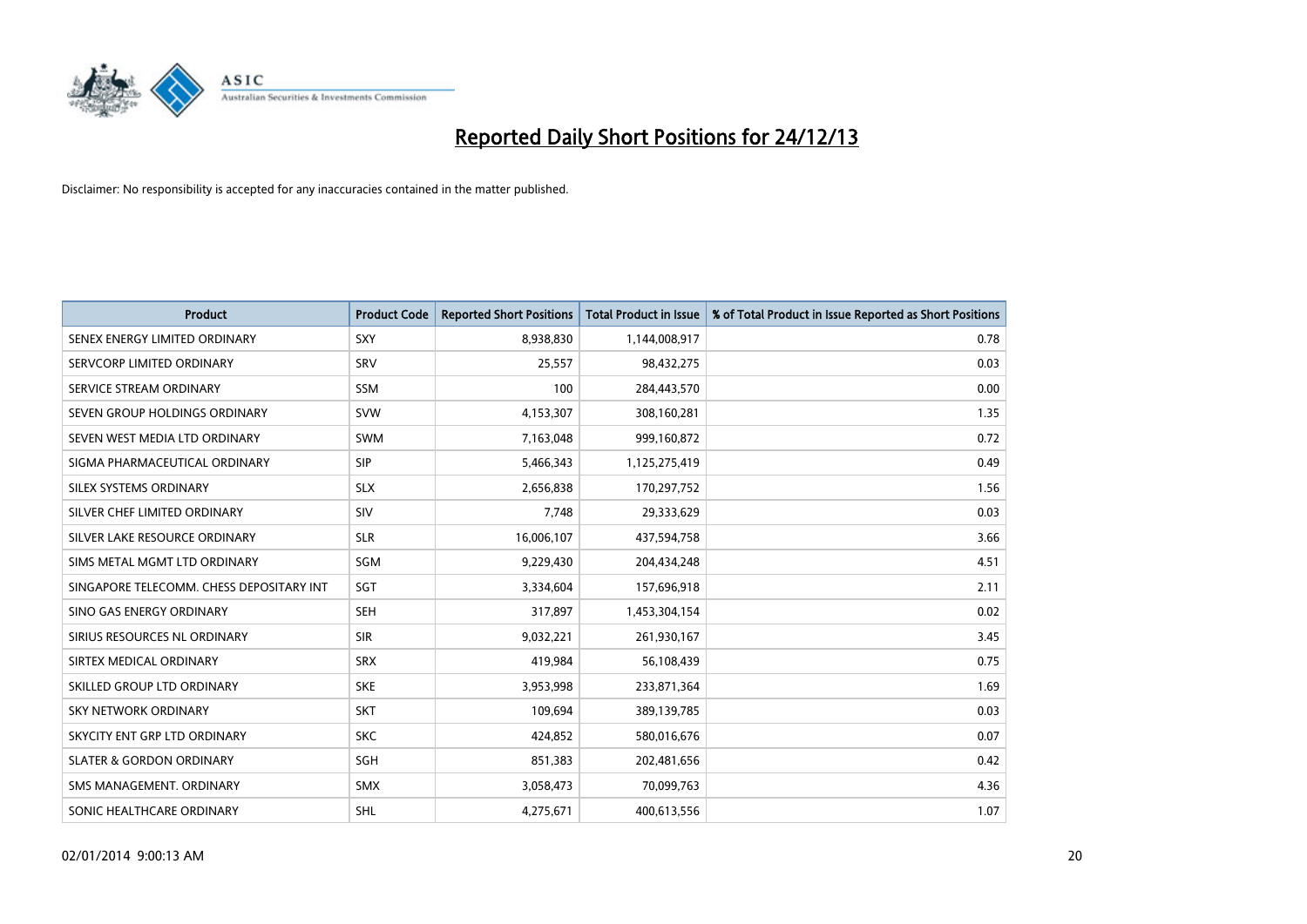

| <b>Product</b>                           | <b>Product Code</b> | <b>Reported Short Positions</b> | <b>Total Product in Issue</b> | % of Total Product in Issue Reported as Short Positions |
|------------------------------------------|---------------------|---------------------------------|-------------------------------|---------------------------------------------------------|
| SOUL PATTINSON (W.H) ORDINARY            | SOL                 | 88,426                          | 239,395,320                   | 0.04                                                    |
| SOUTH BOULDER MINES ORDINARY             | <b>STB</b>          | $\mathbf{1}$                    | 128,177,826                   | 0.00                                                    |
| SP AUSNET STAPLED SECURITIES             | SPN                 | 38,686,880                      | 3,376,325,523                 | 1.15                                                    |
| SPARK INFRASTRUCTURE STAPLED NOTE & UNIT | SKI                 | 40,588,183                      | 1,326,734,264                 | 3.06                                                    |
| SPDR 200 FUND ETF UNITS                  | <b>STW</b>          | 8,291                           | 44,878,688                    | 0.02                                                    |
| SPECIALTY FASHION ORDINARY               | <b>SFH</b>          | 50,001                          | 192,236,121                   | 0.03                                                    |
| ST BARBARA LIMITED ORDINARY              | <b>SBM</b>          | 20,846,498                      | 488,074,077                   | 4.27                                                    |
| STARPHARMA HOLDINGS ORDINARY             | <b>SPL</b>          | 14,663,791                      | 284,574,948                   | 5.15                                                    |
| STEADFAST GROUP LTD ORDINARY             | <b>SDF</b>          | 1,176,215                       | 500,971,408                   | 0.23                                                    |
| STHN CROSS MEDIA ORDINARY                | <b>SXL</b>          | 2,615,658                       | 705,099,800                   | 0.37                                                    |
| STOCKLAND UNITS/ORD STAPLED              | SGP                 | 4,761,711                       | 2,305,750,747                 | 0.21                                                    |
| STRAITS RES LTD. ORDINARY                | SRO                 | 31,522                          | 1,164,150,159                 | 0.00                                                    |
| STRIKE ENERGY LTD ORDINARY               | <b>STX</b>          | 5,000                           | 706,519,664                   | 0.00                                                    |
| STW COMMUNICATIONS ORDINARY              | SGN                 | 593,492                         | 403,828,512                   | 0.15                                                    |
| SUNCORP GROUP LTD ORDINARY               | <b>SUN</b>          | 3,312,483                       | 1,286,600,980                 | 0.26                                                    |
| SUNDANCE ENERGY ORDINARY                 | <b>SEA</b>          | 590,740                         | 463,173,668                   | 0.13                                                    |
| SUNDANCE RESOURCES ORDINARY              | SDL                 | 173,723,164                     | 3,073,110,985                 | 5.65                                                    |
| SUNLAND GROUP LTD ORDINARY               | <b>SDG</b>          | 63,702                          | 181,710,087                   | 0.04                                                    |
| SUPER RET REP LTD ORDINARY               | SUL                 | 789,069                         | 196,731,620                   | 0.40                                                    |
| SYD AIRPORT STAPLED US PROHIBIT.         | <b>SYD</b>          | 29,615,118                      | 2,194,322,759                 | 1.35                                                    |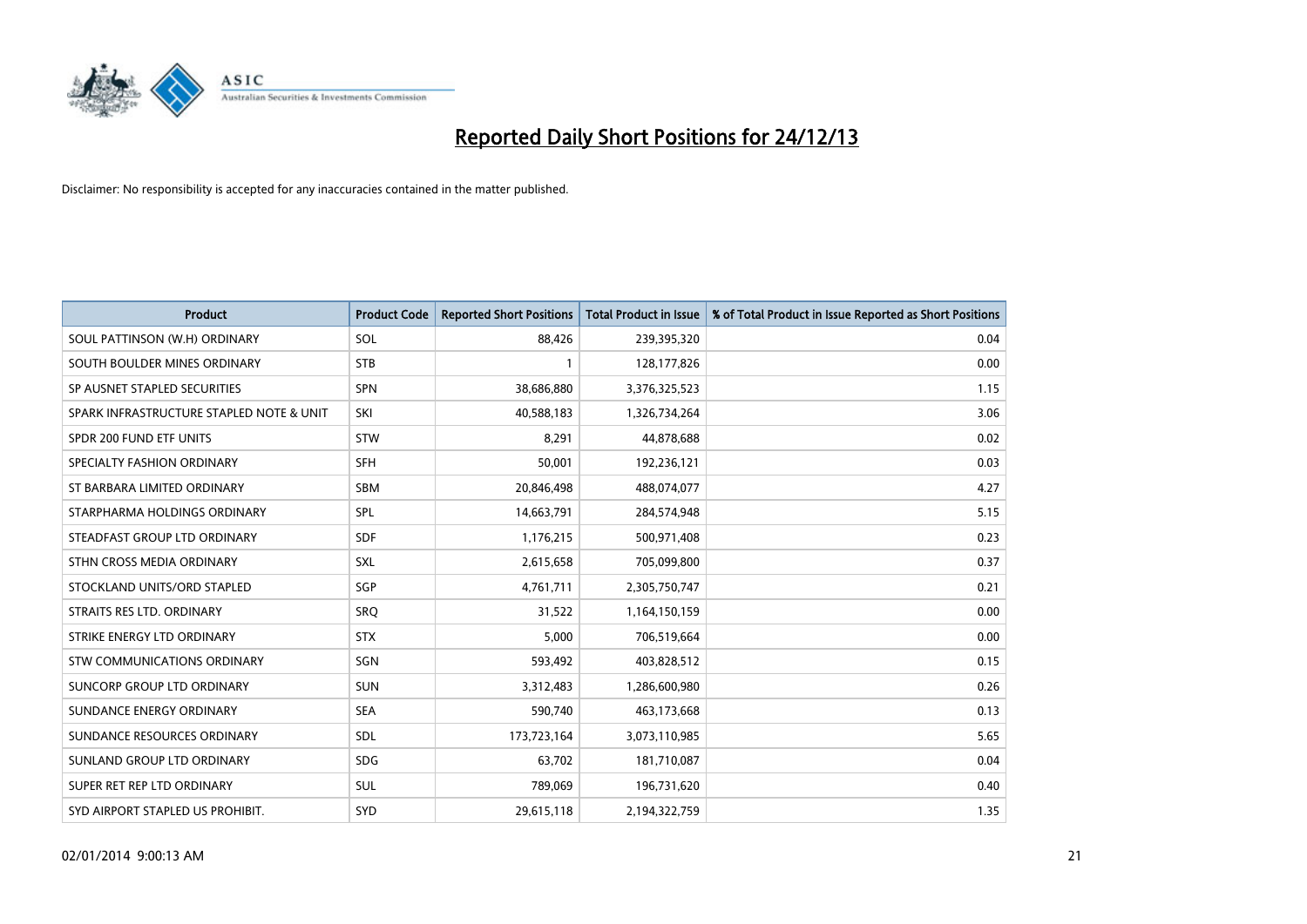

| <b>Product</b>                | <b>Product Code</b> | <b>Reported Short Positions</b> | <b>Total Product in Issue</b> | % of Total Product in Issue Reported as Short Positions |
|-------------------------------|---------------------|---------------------------------|-------------------------------|---------------------------------------------------------|
| SYRAH RESOURCES ORDINARY      | <b>SYR</b>          | 2,416,918                       | 162,335,614                   | 1.49                                                    |
| TABCORP HOLDINGS LTD ORDINARY | <b>TAH</b>          | 18,456,580                      | 754,274,706                   | 2.45                                                    |
| TANAMI GOLD NL ORDINARY       | <b>TAM</b>          | 678,878                         | 587,548,523                   | 0.12                                                    |
| TAP OIL LIMITED ORDINARY      | <b>TAP</b>          | 164,677                         | 241,608,606                   | 0.07                                                    |
| TASSAL GROUP LIMITED ORDINARY | <b>TGR</b>          | 31,739                          | 146,507,029                   | 0.02                                                    |
| TATTS GROUP LTD ORDINARY      | <b>TTS</b>          | 10,578,400                      | 1,417,117,821                 | 0.75                                                    |
| TECHNOLOGY ONE ORDINARY       | <b>TNE</b>          | 5,055                           | 307,551,455                   | 0.00                                                    |
| TELECOM CORPORATION ORDINARY  | <b>TEL</b>          | 8,394,981                       | 1,824,150,788                 | 0.46                                                    |
| TELSTRA CORPORATION, ORDINARY | <b>TLS</b>          | 23,340,810                      | 12,443,074,357                | 0.19                                                    |
| TEN NETWORK HOLDINGS ORDINARY | <b>TEN</b>          | 140,041,078                     | 2,586,970,845                 | 5.41                                                    |
| TERANGA GOLD CORP CDI 1:1     | <b>TGZ</b>          | 3,819                           | 171,110,480                   | 0.00                                                    |
| TFS CORPORATION LTD ORDINARY  | <b>TFC</b>          | 116,432                         | 282,157,408                   | 0.04                                                    |
| THE REJECT SHOP ORDINARY      | <b>TRS</b>          | 1,788,073                       | 28,826,248                    | 6.20                                                    |
| THORN GROUP LIMITED ORDINARY  | <b>TGA</b>          | 1,966,701                       | 148,897,155                   | 1.32                                                    |
| TIGER RESOURCES ORDINARY      | <b>TGS</b>          | 1,646,936                       | 802,710,269                   | 0.21                                                    |
| TOLL HOLDINGS LTD ORDINARY    | <b>TOL</b>          | 25,312,258                      | 717,133,875                   | 3.53                                                    |
| TORO ENERGY LIMITED ORDINARY  | <b>TOE</b>          | 139,845                         | 1,489,883,453                 | 0.01                                                    |
| TOX FREE SOLUTIONS ORDINARY   | <b>TOX</b>          | 2,049,303                       | 133,242,359                   | 1.54                                                    |
| TPG TELECOM LIMITED ORDINARY  | <b>TPM</b>          | 956,266                         | 793,808,141                   | 0.12                                                    |
| TRADE ME GROUP ORDINARY       | <b>TME</b>          | 793,061                         | 396,261,129                   | 0.20                                                    |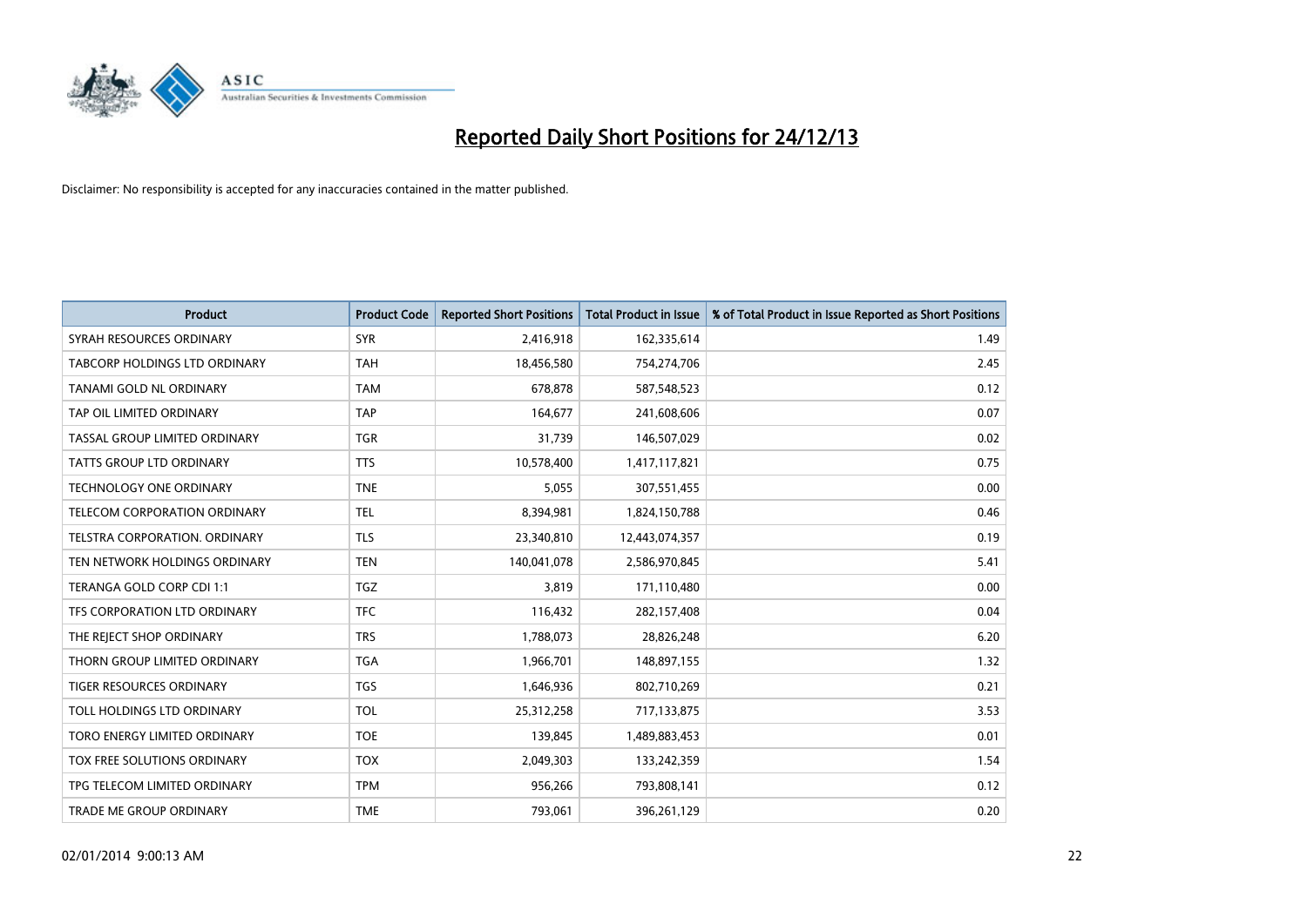

| Product                               | <b>Product Code</b> | <b>Reported Short Positions</b> | <b>Total Product in Issue</b> | % of Total Product in Issue Reported as Short Positions |
|---------------------------------------|---------------------|---------------------------------|-------------------------------|---------------------------------------------------------|
| <b>TRANSFIELD SERVICES ORDINARY</b>   | <b>TSE</b>          | 37,132,469                      | 512,457,716                   | 7.25                                                    |
| TRANSPACIFIC INDUST. ORDINARY         | <b>TPI</b>          | 24,351,001                      | 1,578,563,490                 | 1.54                                                    |
| TRANSURBAN GROUP TRIPLE STAPLED SEC.  | <b>TCL</b>          | 1,557,590                       | 1,486,013,648                 | 0.10                                                    |
| TREASURY GROUP ORDINARY               | <b>TRG</b>          | 18,128                          | 23,070,755                    | 0.08                                                    |
| TREASURY WINE ESTATE ORDINARY         | <b>TWE</b>          | 28,071,195                      | 647,227,144                   | 4.34                                                    |
| TROY RESOURCES LTD ORDINARY           | <b>TRY</b>          | 273,132                         | 168,486,562                   | 0.16                                                    |
| TWENTY-FIRST FOX INC A NON-VOTING CDI | <b>FOXLV</b>        | 918,456                         | 8,513,648                     | 10.79                                                   |
| TWENTY-FIRST FOX INC B VOTING CDI     | <b>FOX</b>          | 901,066                         | 212,815,026                   | 0.42                                                    |
| UGL LIMITED ORDINARY                  | UGL                 | 21,745,269                      | 166,511,240                   | 13.06                                                   |
| UXC LIMITED ORDINARY                  | <b>UXC</b>          | 1,163,149                       | 320,551,687                   | 0.36                                                    |
| VEDA GROUP LTD ORDINARY               | <b>VED</b>          | 178,673                         | 842,055,406                   | 0.02                                                    |
| <b>VENTURE MINERALS ORDINARY</b>      | <b>VMS</b>          | 193,000                         | 287,320,170                   | 0.07                                                    |
| VILLAGE ROADSHOW LTD ORDINARY         | <b>VRL</b>          | 536,722                         | 159,493,510                   | 0.34                                                    |
| <b>VIRGIN AUS HLDG LTD ORDINARY</b>   | VAH                 | 73,799,091                      | 3,514,807,839                 | 2.10                                                    |
| <b>VIRTUS HEALTH LTD ORDINARY</b>     | <b>VRT</b>          | 1,440,453                       | 79,536,601                    | 1.81                                                    |
| VISION EYE INSTITUTE ORDINARY         | <b>VEI</b>          | 429,662                         | 160,759,740                   | 0.27                                                    |
| <b>VOCATION LTD ORDINARY</b>          | <b>VET</b>          | 9,080,854                       | 200,000,000                   | 4.54                                                    |
| <b>VOCUS COMMS LTD ORDINARY</b>       | <b>VOC</b>          | 191,082                         | 80,779,125                    | 0.24                                                    |
| WARRNAMBOOL CHEESE ORDINARY           | <b>WCB</b>          | 39,999                          | 55,969,511                    | 0.07                                                    |
| WATPAC LIMITED ORDINARY               | <b>WTP</b>          | 2,843                           | 184,332,526                   | 0.00                                                    |